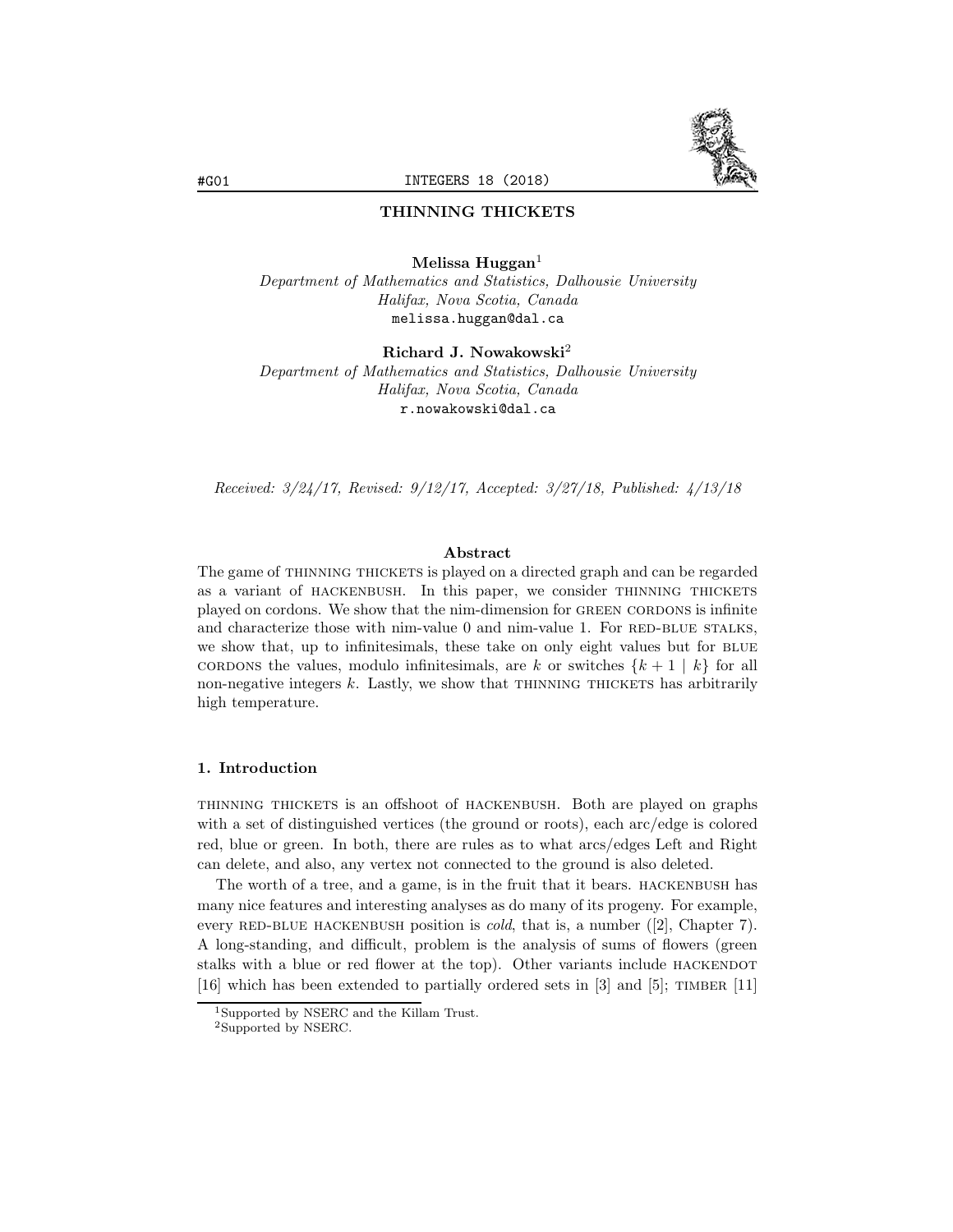is an (impartial) variant played on directed graphs;  $\text{TOPPLING DOMINOES}$  [6] every number occurs as exactly one position, proved via ordinal sums; and the nimber ∗*n* occurs exactly *n* times. thinning thickets introduces a parity aspect to the moves.

Definition 1.1. A directed graph *G* is a *thicket* if there is a subset of vertices  $x_1, \ldots, x_k$  called *roots* and every arc is on a directed path to some root.

We will always write an arc as  $\overrightarrow{ab}$ , where *a* and *b* are the initial and terminal vertices respectively. The *in-degree* of an arc  $\overline{ab}$  is the number of arcs with terminal vertex *a*.

Rules for THINNING THICKETS.

- Board: A finite thicket in which each arc is colored blue, red or green.
- *•* Players: Left and Right, who move alternately.
- *•* Moves: On a move, each player deletes an arc. Left may delete a blue arc with an even in-degree (including 0) or a red arc with an odd in-degree. Similarly, Right may delete a red arc with an even in-degree (including 0) or a blue arc with an odd in-degree. Both may delete a green arc with even in-degree. After the arc is deleted, any arc and vertex not on a directed path to a root is also deleted.
- Winning Condition: If, on their turn to move, a player cannot delete an arc then they lose the game.

In play, when the arc  $\overrightarrow{ab}$  is deleted then the in-degree of *b* changes parity and so the player that can delete the arcs directed out of *b* also changes. This dynamism exists in only a few analyzed combinatorial games [8], [9], and [13] and all of these are impartial.

We present results for THINNING THICKETS in the cases of cordons, which are tall, thin, singly rooted graphs.

**Definition 1.2.** A *cordon*<sup>3</sup> consists of i) two sets of vertices  $V_1 = \{v_0, v_1, \ldots, v_n\}$ , where  $v_0$  is the *root*,  $v_n$  is the *top vertex* and the others are called *interior* vertices, and  $V_2 = \{l_1, l_2, ..., l_k\}$ , ii) an increasing sequence  $\{a(1), a(2), ..., a(k)\}$ , where  $0 < a(1), a(k) \leq n-1$ , and iii) the arcs are  $\overrightarrow{v_i v_{i-1}}, i = 1, 2, ..., n$  and  $\overrightarrow{l_j v_{a(j)}},$  $j = 1, \ldots, k$ . The vertex  $v_{a(i)}$  is called an *attachment vertex*. If  $V_2$  is empty then we call the cordon a *stalk*, hence  $\overrightarrow{v_n v_{n-1}}$  is not considered to be a leaf arc.

The *height* of a cordon *C*, denoted  $h(C)$ , is the number of arcs in the stalk.

<sup>3</sup>Horticultural definition: A cordon is a tree or shrub, especially a fruit tree, repeatedly pruned and trained to grow on a support as a single rope-like stem.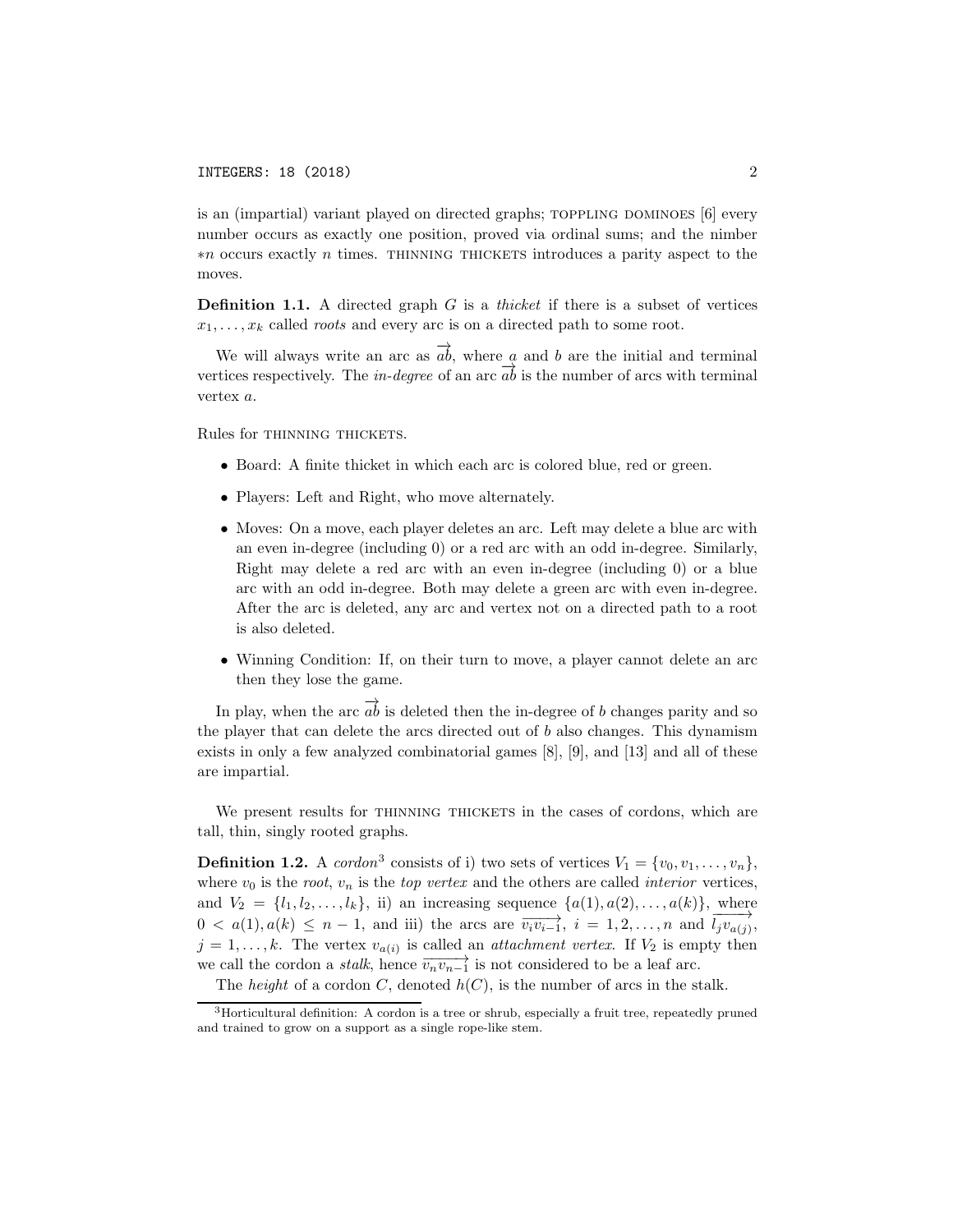For a given game, apart from 'Who wins?' and 'How?', it is interesting to know which values can occur and which cannot. In general, this is a very hard question to answer. This can be broken down into sub-questions:

- 1. What is the greatest number that can occur?
- 2. What temperatures can occur?
- 3. For what positive integers *n* can ∗*n* occur? (Nim-dimension.)
- 4. Are threats, that is, *tinies*,  $\{0 \mid \{0 \mid -n\}\}\$ , and *minies*,  $\{\{n \mid 0\} \mid 0\}$ , present?

In the analysis, we find the value  $\lim_{n \to \infty} f(n) = \{0 \mid \{0 \mid -1\}\}\$  occurs but were unable to provide any more insight.

In addressing these subsidiary questions, it became natural to consider restricted versions of THINNING THICKETS.

To answer (3), we consider GREEN CORDONS (all the arcs are green), which is the impartial version of the game. In Section 3, Theorem 3.1, we show that the nim-dimension is infinite (i.e., every ∗*n* occurs). In Theorems 3.2 and 3.3 we characterize the green cordons positions with values 0 and ∗, and also show a Fibonacci recurrence (Theorem 3.4). The Sprague-Grundy Theory is required and we give an overview of this theory in Section 2.1.

Returning to questions  $(1)$  and  $(2)$ , we consider RED-BLUE CORDONS. Unlike hackenbush, the values are not just numbers, indeed some are hot, and the canonical forms can be quite complicated. However, if the infinitesimal values are ignored then Theorem 4.2 shows that RED-BLUE STALKS positions take on only eight values, specifically 0, 1, −1, *{*1*|*0*}*, *{*0*|*−1*}*, *{*1*|*−1*}*, *{{*1*|*0*}|*−1*}*, *{*1*|{*0*|*−1*}}*. We give the necessary background for the reduced canonical form (how to ignore infinitesimals) in Section 2.2. Adding leaves gives a richer set of values. The set of values of BLUE cordons positions is infinite but describable if, again, infinitesimal values are ignored. In Theorem 4.1 we show that the value is either *k* or the switch  $\{k+1 \mid k\}$ plus an infinitesimal for any non-negative integer *k*. Their negatives will be found by the corresponding RED CORDONS.

In Theorem 4.4, we consider a family of cordons where all the arcs but one are blue and the other is red and show that, for any positive integer *n*, there is a member of this family with temperature greater than *n* thereby answering question (2).

We conclude the paper with open questions in Section 5.

## 2. Game Theory Background

A game *G* is defined in terms of its *Left options*, which are positions Left can reach in one move, and its *Right options*, which are positions Right can reach in one move.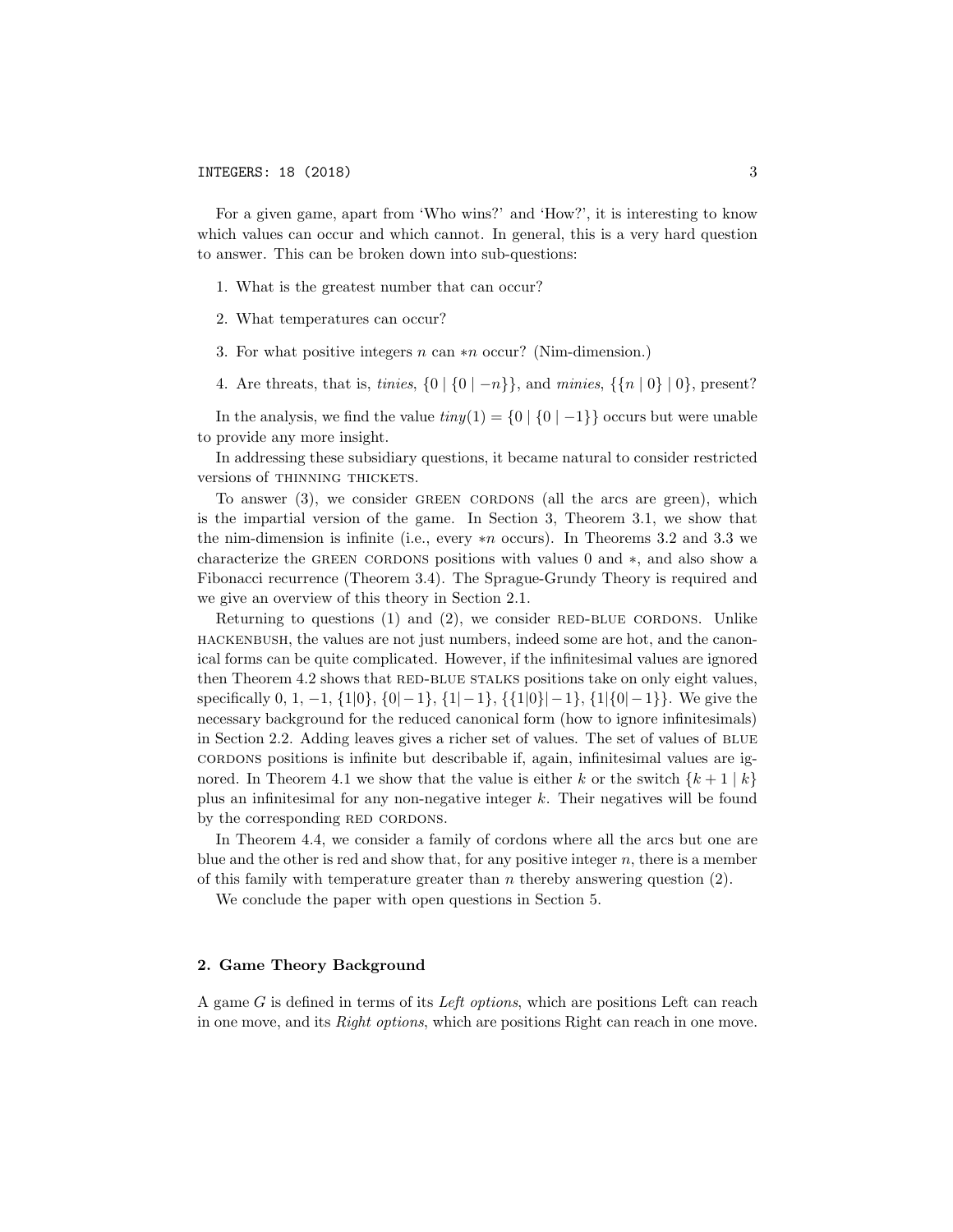These sets of options are denoted by  $G^{\mathcal{L}}$  and  $G^{\mathcal{R}}$  respectively and G is written as  $G = \{G^{\mathcal{L}} \mid G^{\mathcal{R}}\}$ . The *disjunctive sum* of positions *G* and *H*, written  $G + H$ , is the game in which a player may move in either component but not both. In terms of options,

$$
G + H = \{G^{\mathcal{L}} + H, G + H^{\mathcal{L}} \mid G^{\mathcal{R}} + H, G + H^{\mathcal{R}}\}.
$$

Note, if *A* is a set of games then  $A + H = \{G' + H : G' \in A\}$ .

The *negative* of a game is obtained by interchanging the players. More formally,  $-G = \{-G^R \mid -G^L\}$ . Descriptive, often intuitively obvious, names are given to games. The basic games are *numbers*, which correspond to the number of moves advantage, positive if Left has the advantage, negative if Right. Most games are not numbers. The game with no options is defined as 0. It clearly is of no advantage to either player in any situation. Let *A* and *B* be sets of dyadic rationals where  $a < b$ for all  $a \in A$  and  $b \in B$  then either  $\{A \mid B\}$  is the integer, *n*, closest to 0 which satisfies  $a < n < b$  or, if no such integer exists, then  ${A | B} = \frac{2p+1}{c^2}$  where *q* is the smallest positive integer such that there is a unique *p* with  $a < \frac{2p+1}{2^q} < b$ .

There is a partial order on games:  $G \geq H$  if Left can force a win in  $G - H$  going second; and  $G = H$  if  $G - H$  is a second player win, i.e.  $G - H = 0$ . This equality is an equivalence relation on the set of games. In each equivalence class there is a unique representative that can be obtained by continually applying two operations.

- *•* Suppose *G>H* then, for Left, *G dominates H* and, for Right, *H dominates G*. Dominated options may be eliminated since they will never be played.
- Given *G* and a Left option  $G^L$ , if there is a Right option *X* of  $G^L$  with  $X \le G$ then let *H* be the game with the same options as *G* except that  $G^L$  is replaced by the Left options of *X*. Then  $G = H$ . We say that  $G<sup>L</sup>$  is *reversible*.

A game with no dominated options and no reversible options is in *canonical form*.

For more details about the analysis of combinatorial games, readers should consult any of [1], [2], [14].

#### 2.1. Sprague-Grundy Theory for Impartial Games

The *minimum excluded value*, *mex*, of a set *S* is the least non-negative integer not included in *S*. A game is broken down recursively in terms of its options. Recursively, the *Sprague-Grundy value*, or *nim-value*, of an impartial game *H* is given by  $\mathcal{G}(H) = \max\{\mathcal{G}(H') \mid H' \text{ is an option of } H\}.$  Thus, if a game has no options, it has nim-value 0. Let *H* be a game, the next player to move can win if and only if  $\mathcal{G}(H) > 0$ . Let *p* and *q* be non-negative integers then  $p \oplus q$  signifies the *nim-sum* or *exclusive or* of *p* and *q*. It is obtained by writing *p* and *q* in binary and adding in binary without carrying. The value of the disjunctive sum of  $F + H$  is given by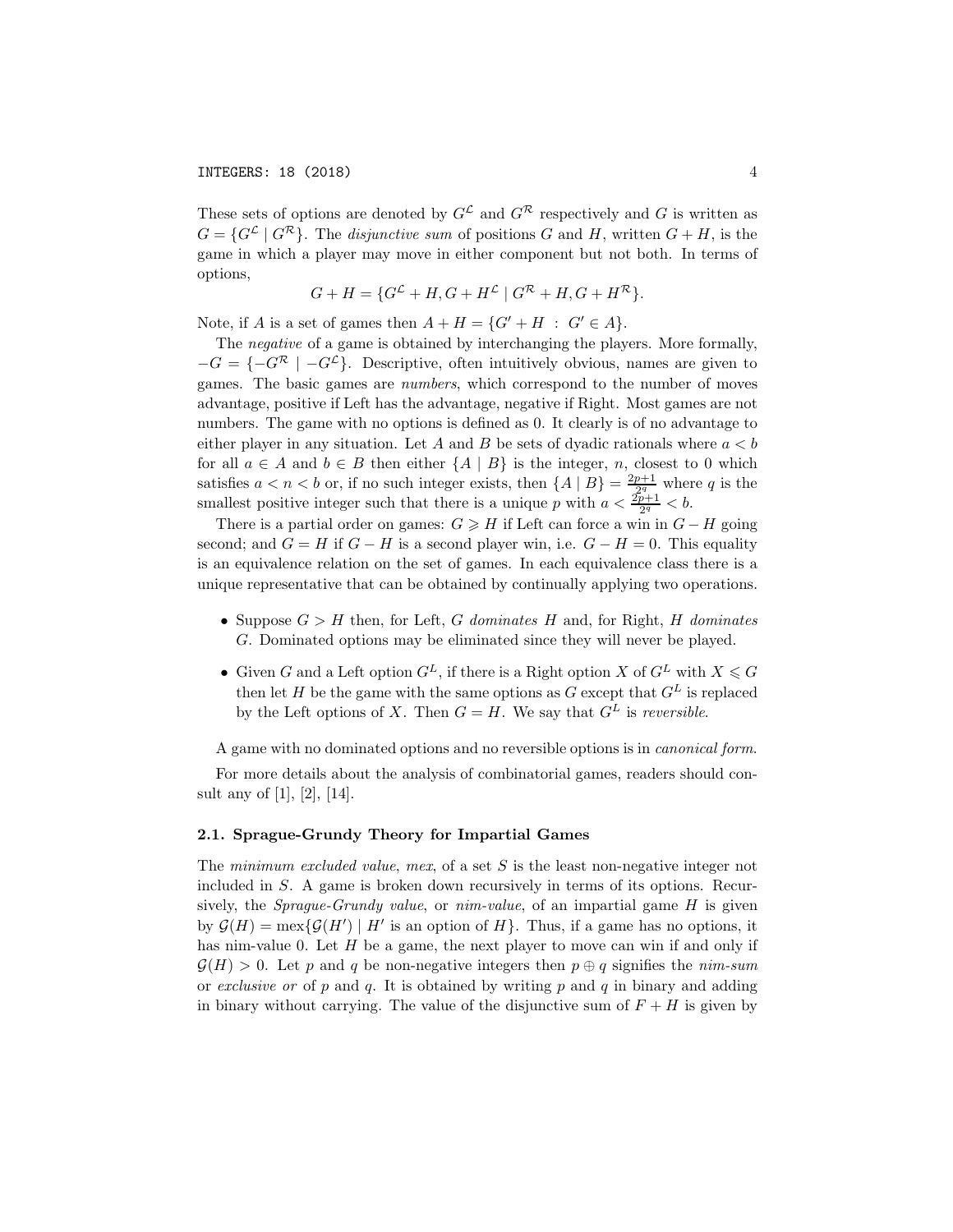**INTEGERS: 18 (2018)** 5

 $\mathcal{G}(F + H) = \mathcal{G}(F) \oplus \mathcal{G}(H).$ 

Impartial games are a subset of partizan games and, as such, have values. If  $G(G) = n$  then the value of *G*, as a partizan game, is denoted  $*n$ . If  $G(G) = n$  then we say that the nim-value of *G* is *n*.

Definition 2.1. The *nim-dimension* [12] of a game *H* is

 $\max\{k : *2^{k-1}$  occurs as a sub-position of *H* $\}$ .

Note that  $0 = *0$  and  $* = *1$ . A ruleset has dimension 0 if it never has  $*$  as a position.

#### 2.2. Reduced Canonical Form

We now discuss the background for *partizan games*, games in which players' options may differ.

Suppose two players play a game and stop as soon as the game is a number. Left attempts to have this stopping position be as large as possible, and Right wants it to be as small as possible. The number arrived at when Left (respectively, Right) moves first is called the Left (Right) stop of the position. More formally,

Definition 2.2. Denote the *Left stop* and *Right stop* of a game *G* by LS(*G*) and  $RS(G)$ , respectively. They are defined in a mutually recursive fashion:

$$
LS(G) = \begin{cases} G & \text{if } G \text{ is a number,} \\ \max(RS(G^L)) & \text{if } G \text{ is not a number;} \\ \max(G) & = \begin{cases} G & \text{if } G \text{ is a number,} \\ \min(LS(G^R)) & \text{if } G \text{ is not a number.} \end{cases} \end{cases}
$$

The rest of this section is an amalgam of the comments found around Theorem 8.5 [1], and Proposition 3.17 and Problem 3.11 in [14].

Definition 2.3. Let *G* and *H* be short games. Then *G* and *H* are *confused* if  $G \not\geq H$  and  $H \not\geq G$ ; that is,  $G - H$  is a first player win.

Definition 2.4. The *confusion interval* of a game *G* is defined by

 $C(G) = \{x : x \text{ is a number that is confused with } G\}.$ 

The endpoints of  $C(G)$  are  $RS(G)$  and  $LS(G)$ .

It is always the case that  $RS(G) \leqslant LS(G)$ . Now,  $LS(G) \in C(G)$  if and only if the move that results in reducing the game to the number is a Left move. Left always prefers moving to  $LS(G)$  over letting Right move there. The same is true for the Right stop. The reduced canonical form, however, allows us to ignore the status of the endpoints of the confusion interval.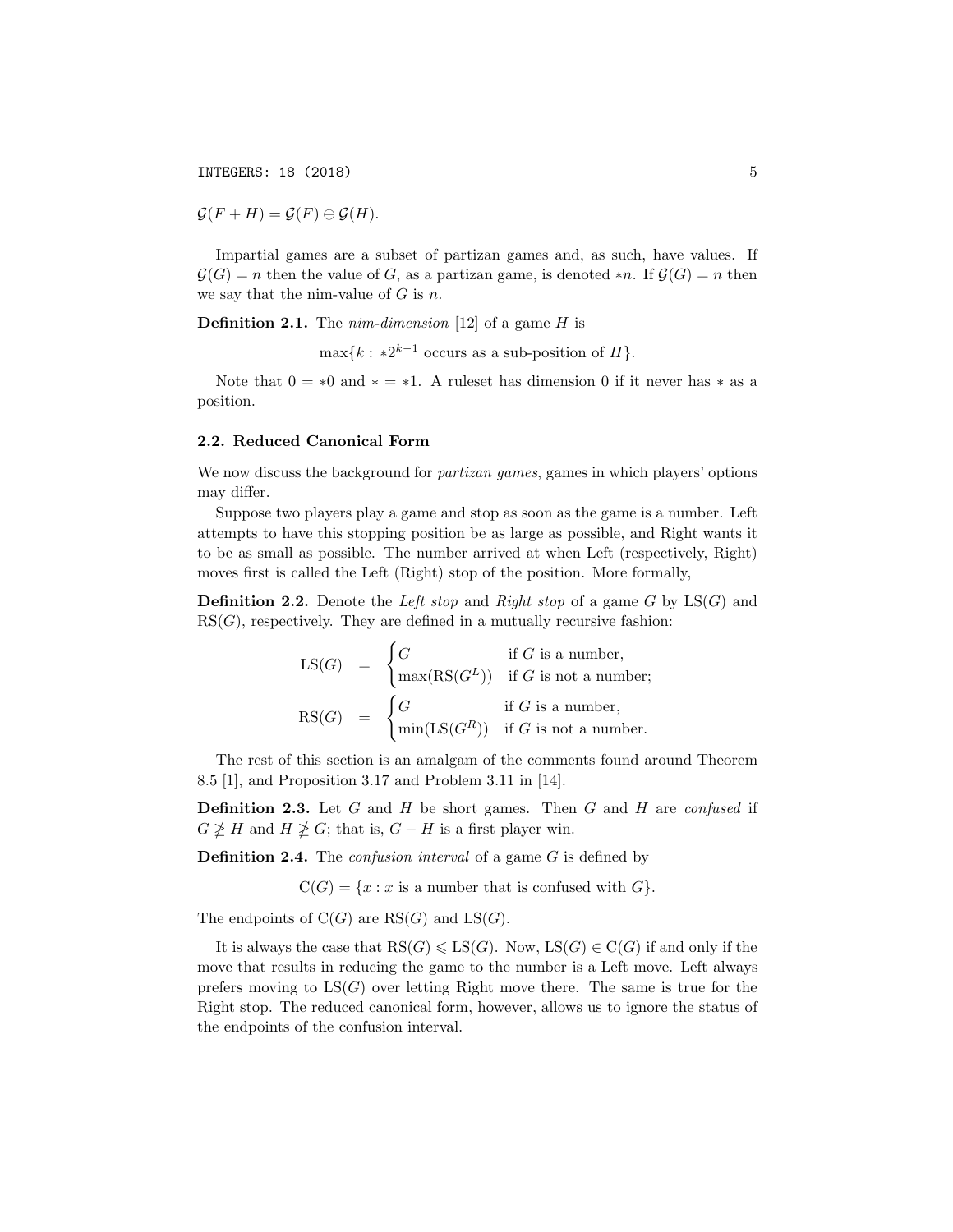Definition 2.5. A game *G* is an *infinitesimal* if, for every positive number *x*, we have  $-x < G < x$ . Let I denote the set of infinitesimals. When  $G - H$  is infinitesimal, we say that *G* and *H* are *infinitesimally close*, and write  $G \equiv_I H$ . We will sometimes say that *H* is *G*-ish (*G I*nfinitesimally *SH*ifted).

**Definition 2.6.**  $G \geq I$  *H* if  $G \geq H + \epsilon$  for some infinitesimal  $\epsilon$ ;  $G \leq I$  *H* is defined similarly.

An alternate definition of an infinitesimal is: *G is an infinitesimal if*  $LS(G)$  =  $RS(G) = 0$ . This, together with the Number Translation Principle, gives the next result, which will be used often in this paper.

**Lemma 2.7.** Let *G* be a game. If  $LS(G) = RS(G) = x$ *, for some number x, then*  $G \equiv_I x$ .

The *Number Translation Principle* [1] states that if *x* is a number and *G* is not, then  $G + x = \{G^L + x | G^R + x\}$ . Closely related is the *Number Avoidance Theorem* [1] which states: Suppose that *x* is a number in canonical form with a Left option and that  $G$  is not a number. Then, there exists a  $G<sup>L</sup>$  such that  $G^L + x > G + x^L$ . That is, in the disjunctive sum of a number and a non-number, the best move is always in the non-number.

The next result is new but follows easily from existing results.

**Theorem 2.8.** Let G and H be games. If  $\text{RS}(G) \geqslant \text{LS}(H)$  then  $G - H \geqslant \epsilon$  for *some infinitesimal*  $\epsilon$ *.* 

*Proof.* If  $RS(G) > x > y > LS(H)$ , for some numbers *x*, *y*, then  $G - H > x - y$  and  $x - y$  is bigger than any infinitesimal. Thus we may assume that RS(*G*) = LS(*H*) = *x*. By the Number Avoidance Theorem, we have  $RS(G-x) = 0$  and  $LS(x-H) = 0$ and therefore, by Lemma 6.4 [14],  $G - x \geq \epsilon$  and  $\delta \geq H - x$  for some infinitesimals  $\epsilon, \delta$ . Together they yield  $G - H \geqslant \epsilon - \delta$ . □

As a consequence, we obtain a result first found in [10].

**Corollary 2.9.** Let a and b be numbers with  $a \geq b$  then  $a \geq 1$   $\{a \mid b\} \geq 1$  b.

The results in the remainder of this section all originate in [7] and can also be found in [14].

Definition 2.10. Let *G* be any game.

- A Left option  $G^L$  is *Inf-dominated* if  $G^L \leq_I G^{L'}$  for some other Left option  $G^{L^{\prime}}$  .
- A Left option  $G^L$  is *Inf-reversible* if  $G^{LR} \leq_I G$  for some  $G^{LR}$ .

The definitions for Right options are similar.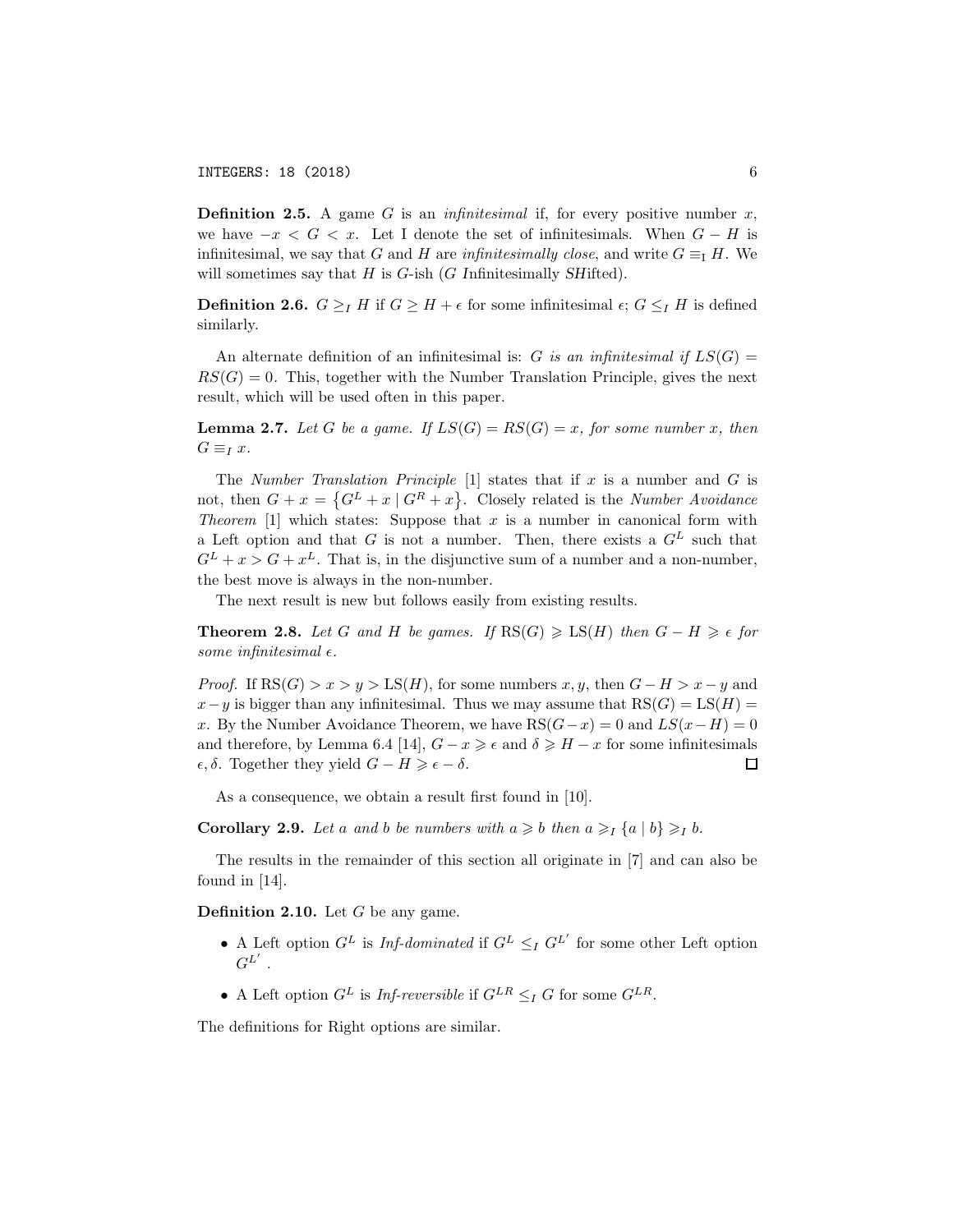For example, let  $G = \{1, \{1 \mid 0\} \mid 0\}$ . Then  $\{1 \mid 0\}$  is an Inf-dominated Left option of *G*, since  $\{1 \mid 0\} \leq 1+\uparrow$ . In the reduced canonical form, the Inf-dominated options are removed (originally defined in [4], notation has been reformulated as used in [7]).

Definition 2.11. A game *G* is said to be in *reduced canonical form* provided that, for every sub-position *H* of *G*, either:

- *• H* is a number in simplest form; or
- *• H* is not a number or a number plus an infinitesimal, and contains no Infdominated or Inf-reversible options.

Theorem 2.12. *For any game G, there is a game G*′ *in reduced canonical form with*  $G \equiv_I G'$ .

**Theorem 2.13.** Suppose that G and H are in reduced canonical form. If  $G \equiv_I H$ , *then*  $G = H$ *.* 

This then shows that the reduced canonical form of a game *G* is well-defined and unique. In our paper, we will use the  $\equiv$ <sub>I</sub> notation instead of defining a function  $Rcf(G)$ .

Lemma 2.14. *If G is not a number and G*′ *is obtained from G by eliminating an Inf-dominated option, then*  $G' \equiv_I G$ *.* 

**Theorem 2.15.** If  $G = \{G^L | G^R\}$  is not a number and  $G' = \{G^{L'} | G^{R'}\}$  is a game  $with$   $G^L' \equiv_I G^L$  *and*  $G^{R'} \equiv_I G^R$ *, then*  $G' \equiv_I G$ *.* 

# 3. green cordons

Recall that a GREEN CORDONS position is a game on a cordon where all arcs are green and directed towards the ground. On a player's turn, one may remove an arc which has even in-degree. In Figure 1 do you want to play first or second?

Theorem 3.1 shows that a GREEN CORDONS position can have arbitrarily high nim-values. In Section 3.2, we characterize the positions with nim-values 0 and 1 and in Section 3.3 we show there is a Fibonacci recurrence associated with each.

### 3.1. Nim-dimension

Let  $L(n)$  be the GREEN CORDONS position with stalk vertices  $\{v_0, v_1, \ldots, v_n\}$  and with a leaf arc at  $v_i$ , for  $1 \leq i \leq n-2$ . Note that  $L(0)$ ,  $L(1)$  and  $L(2)$  are the stalks with 0, 1 and 2 arcs, respectively.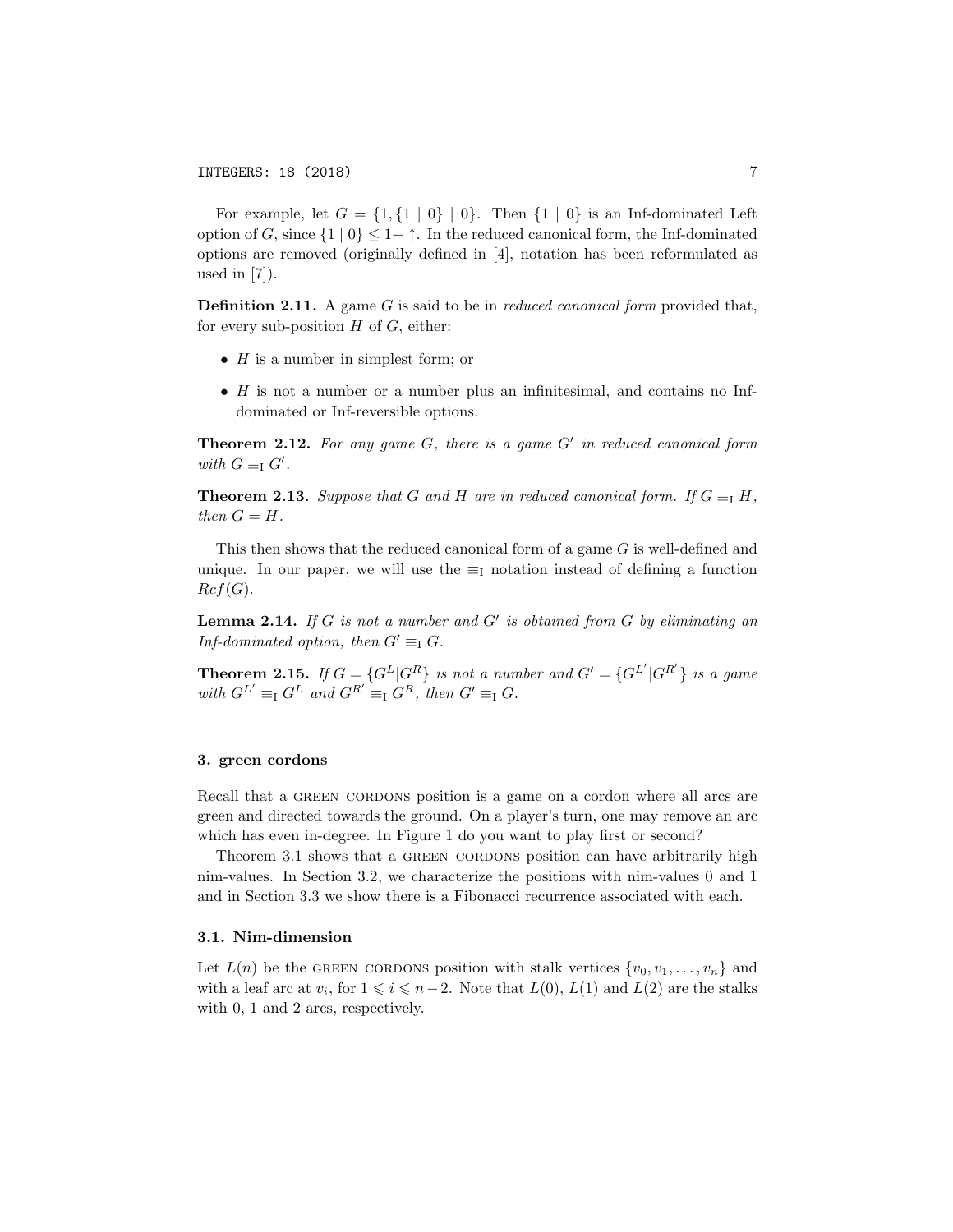#### INTEGERS: 18 (2018) 8

Theorem 3.1. *The nim-dimension of* GREEN CORDONS and THINNING THICKETS *is infinite.*

*Proof.* From  $L(n)$ , cutting  $\overrightarrow{v_i v_{i-1}}$ ,  $2 \leq i \leq n-1$ , results in  $L(i)$ . Hence, all  $L(k)$ where  $k = 2n$  for  $n = 1, 2, \ldots$  are distinct. Therefore, the nim-dimension of GREEN cordons, and hence thinning thickets, is infinite. □

### 3.2. Characterizations for Positions of Value 0 and ∗

Leaves are ordered starting closest to the root. Recall that  $a(i)$  is the index of the stalk vertex to which the *i*th leaf arc is attached; that is, leaf  $l_i$  is attached to the stalk vertex  $v_{a(i)}$ . For example, in Figure 1, components *A*, *B* and *C* have  $a(1)$ equal to 2, 1, and 1 respectively.



Figure 1: A GREEN CORDONS position, where  $\Rightarrow$  is a green arc.

**Theorem 3.2.** Let T be a GREEN CORDONS position, of height *n*. Then  $\mathcal{G}(T) = 0$ *if and only if either i) T is a stalk and n is even, or, ii) a*(1) *is even, and all*  $a(i+1) - a(i)$ ,  $1 \leq i < k$ , and  $n - a(k)$  are odd, where *k* is the number of leaf arcs.

*Proof.* Let *T* be a GREEN CORDONS position with stalk vertices  $\{v_0, v_1, \ldots, v_n\}$ , thus  $h(T) = n$ . Let A be the set of GREEN CORDONS positions with the following properties: If *T* is a stalk, then *n* is even, or, if there are leaves, *a*(1) is even, and  $a(i + 1) - a(i)$ ,  $1 \leq i < k$ , and  $n - a(k)$  are all odd. To prove  $\mathcal{G}(T) = 0$  only for  $T \in A$ , we must show that any option from *T* is not in *A* and if  $S \notin A$  then *S* has an option in *A* (Theorem 2.13[1]).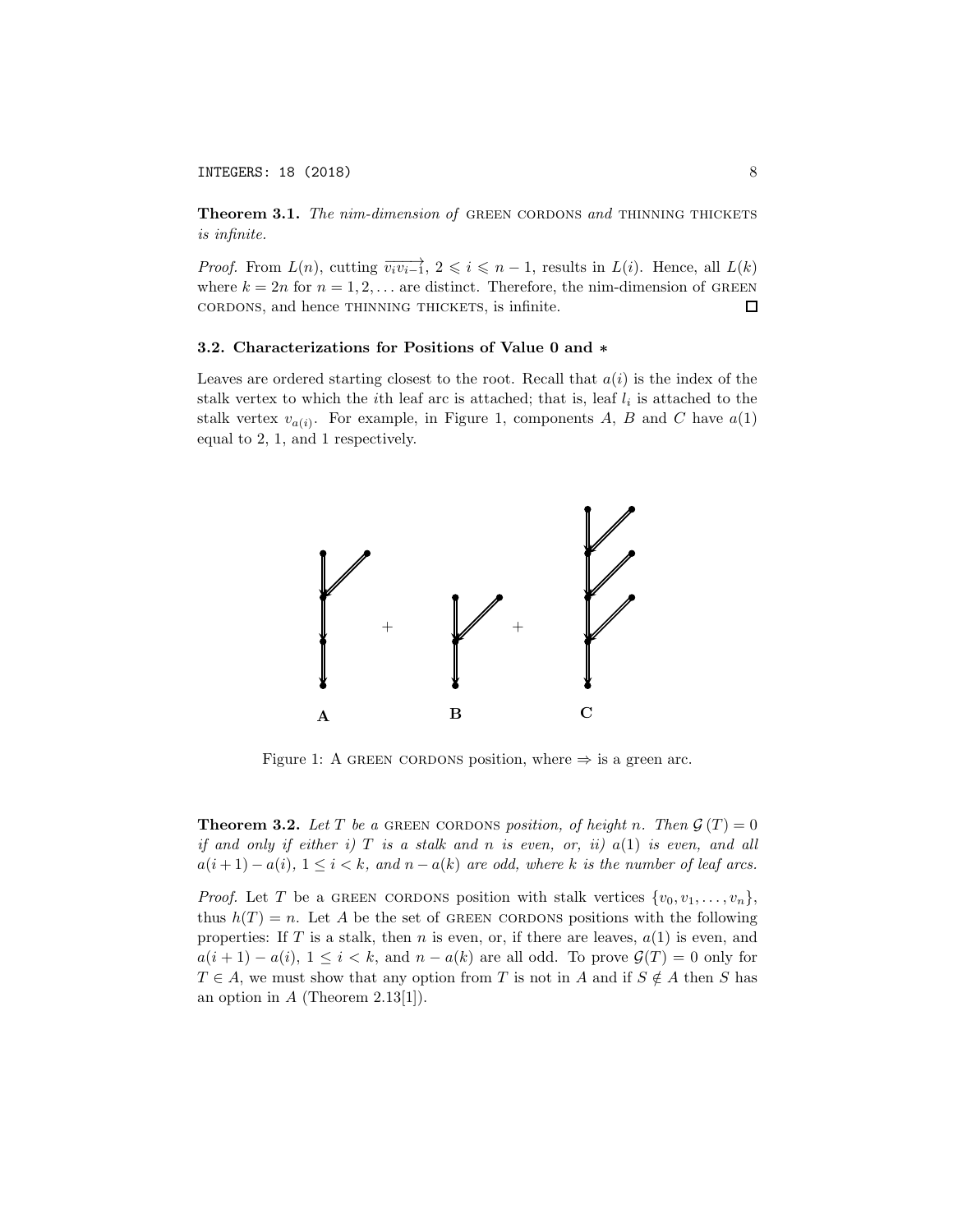Suppose  $T \in A$ . If *T* is a stalk, then the only move is to remove  $\overrightarrow{v_n v_{n-1}}$ , resulting in a stalk  $T'$  and  $h(T')$  is odd. If  $T$  has a leaf arc, let  $T'$  be the resulting tree after a move, then the moves are as follows.

i) Remove  $\overrightarrow{v_n v_{n-1}}$  (where  $\overrightarrow{l_k v_{n-1}} \notin E(T)$ ) and thus in  $T'$  we have  $h(T') - a(k) =$  $n-1 - a(k)$  is even.

ii) Remove  $\overrightarrow{v_n v_{n-1}}$  (where  $\overrightarrow{l_k v_{n-1}} \in E(T)$ ). Then  $h(T') = h(T)$  however,  $h(T')$  $a(k-1)$  is even.

iii) Remove  $\overrightarrow{v_{a(i)}v_{a(i)-1}}$ , where  $i > 1$ . Now  $h(T') - a(i-1)$  is even.

iv) Remove  $\overrightarrow{v_{a(1)}v_{a(1)-1}}$ . Now *T'* is a stalk and *h*(*T'*) is odd.

v) Remove  $\overrightarrow{l_i v_{a(i)}}$ , where  $1 < i < k$ . Then  $a(i + 1) - a(i - 1)$  is even.

vi) Remove  $\overrightarrow{l_1v_{a(1)}}$ . Then  $a(2)$  (which is  $a(1)$  for  $T'$ ) is odd.

vii) Remove  $\overrightarrow{l_k v_{a(k)}}$ . Then  $h(T') - a(k-1)$  is even.

Now, consider  $S \notin A$ . Then,

i) If *S* is a stalk, then  $h(S)$  is odd and we remove  $\overrightarrow{v_n v_{n-1}}$  leaving  $h(S')$  even, i.e.,  $S' \in A$ .

ii) If  $a(1)$  is odd then remove  $\overrightarrow{v_{a(1)}v_{a(1)-1}}$  to leave *S'*, a stalk of even height.

iii) If  $a(1)$  is even and there exists  $a(i + 1) - a(i)$  even, where *j* is the least such *i* which satisfies this property. Remove  $\overrightarrow{v_{a(j+1)}v_{a(j+1)-1}}$ , Then *S'* satisfies: *a*(1) even, *a*(*i* + 1) − *a*(*i*) odd, for  $1 \le i < j$ , and  $h(S') - a(j) = a(j + 1) - 1 - a(j)$  which is odd.

iv) If  $a(1)$  is even,  $a(i + 1) - a(i)$ , for all *i*, is odd but  $n - a(k)$  is even, then delete  $\overrightarrow{v_n v_{n-1}}$  to result in  $S' \in A$ .

The classification for cordons with nim-value 1 is similar to that for the classification of cordons with nim-value 0 with the roles of nim-values 0 and 1 interchanged. Thus, the details of Theorem 3.3 are left to the reader.

**Theorem 3.3.** Let T be a GREEN CORDONS position, of height *n*. Then  $\mathcal{G}(T) = 1$ *if and only if either (i)*  $T$  *is a stalk and n is odd; or (ii) all of*  $a(1)$ *,*  $a(i+1) - a(i)$ *,*  $1 \leq i \leq k$ *, and*  $n - a(k)$  *are odd.* 

#### 3.3. Fibonacci Connection

Let  $F_n$  be the set of GREEN CORDONS positions of height *n* and nim-value 0. Let  $f_n = |F_n|$ . Note that  $f_0 = 1$ ,  $f_1 = 0$  and  $f_2 = 1$ .

**Theorem 3.4.** *The value*  $f_n$  *is given by the recurrence relation*  $f_n = f_{n-1} + f_{n-2}$ *, where*  $f_0 = 1$  *and*  $f_1 = 0$ *.* 

*Proof.* Let  $A_n \subset F_n$  be the subset of positions of  $F_n$  with no leaf arc at height 2. Let  $C_n \subset F_n$  be the subset of positions of  $F_n$  with the first leaf arc at height 2 (i.e.,  $a(1) = 2$ . Note that  $A_n \cap C_n = \emptyset$  and  $F_n = A_n \cup C_n$ .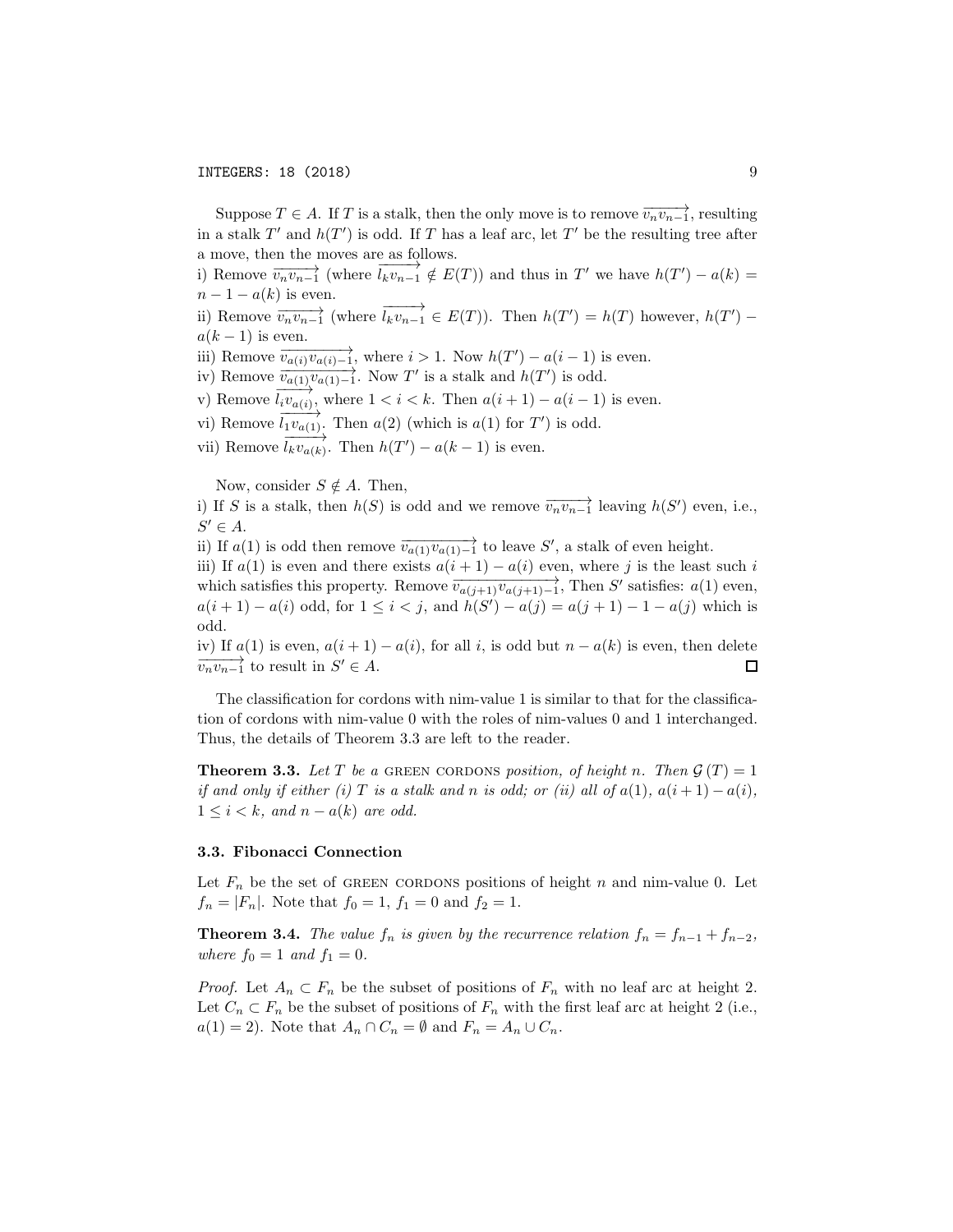

Figure 2:  $T \in F_{n-2}$  (left) and  $T' \in A_n$  (right).

We will show that there is a bijection between 1)  $A_n$  and  $F_{n-2}$ , and 2)  $C_n$  and  $F_{n-1}$ .

1) Consider  $T \text{ ∈ } F_{n-2}$  of height  $n-2$  with  $\mathcal{G}(T) = 0$ . Add two arcs below the root vertex of *T*, to get *T'*. Since  $a(1)$  of *T* was even, adding these two arcs below the root will result in the height of  $T'$  being *n* and  $a(1)$  for  $T'$  is even at an attachment vertex value greater than 2. Hence  $T' \in A_n$ . See Figure 2. Conversely, if  $T \in A_n$ then the induced subgraph starting at the stalk vertex of height 2 gives  $T' \in F_{n-2}$ . Hence there is a bijection between  $A_n$  and  $F_{n-2}$ .

2) Consider  $T \in F_{n-1}$  of height  $n-1$  with  $\mathcal{G}(T) = 0$ ,  $a(2) - a(1)$  is odd, and  $a(1)$  is even. Consider  $T'$  which we define to be  $T$  with an additional arc emanating from the root vertex of *T* and an arc at the second attachment vertex of *T'*,  $\overrightarrow{bv_2}$ . This gives  $a(1) = 2$  for *T'* and  $a(2) - a(1)$  is odd. Hence  $T' \in C_n$ . See Figure 3. Conversely, consider  $T \in C_n$  with stalk vertices  $\{v_0, v_1, \ldots, v_n\}$  and  $a(1) = 2$  and let  $bv_2'$  define the first leaf arc. Then taking the induced subgraph on stalk vertices  $\{v_1, \ldots, v_n\}$  (so  $v_1$  is the new root) and all leaves without *b* we obtain a GREEN cordons position *T'* of height  $n-1$  with  $a(1)$  even. Hence  $T' \in F_{n-1}$ .

Thus  $f_n = |F_n| = |A_n| + |C_n| = |F_{n-2}| + |F_{n-1}| = f_{n-2} + f_{n-1}$ , where  $|F_0| = 1$ <br>d  $|F_1| = 0$ . and  $|F_1| = 0$ .

As the classification for nim-value 0 and nim-value 1 are symmetric, the following theorem is immediate.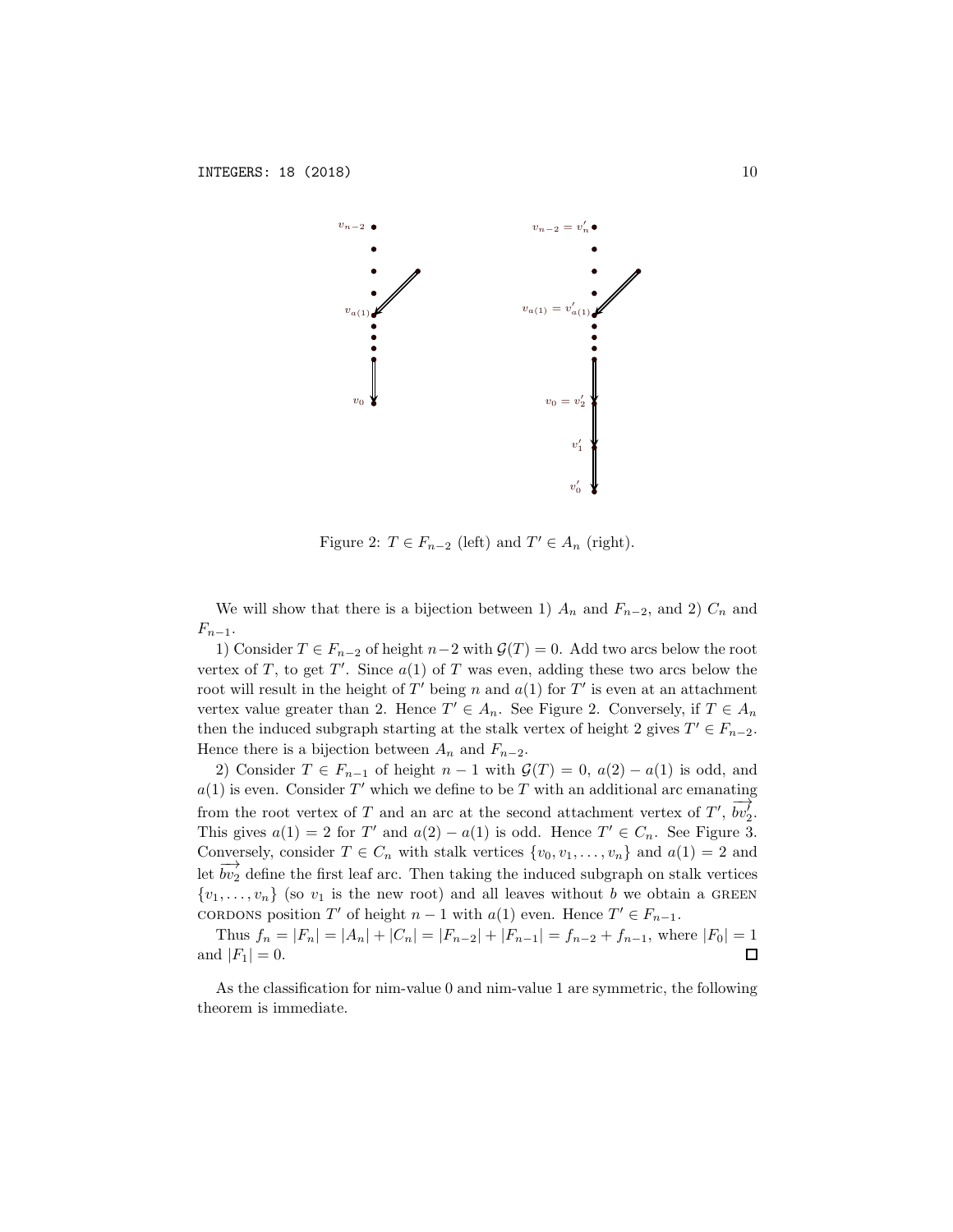

Figure 3:  $T \in F_{n-1}$  (left) and  $T' \in C_n$  (right).

**Theorem 3.5.** Let  $H_n$  be the set of GREEN CORDONS positions of height *n* with *nim-value* 1. Then  $|H_n| = |H_{n-1}| + |H_{n-2}|$ , where  $|H_0| = 0$ , and  $|H_1| = 1$ .

Consider Figure 1. Using Theorems 3.2, 3.3, we see that the nim-values for *A*, *B* and *C* are 0, 1 and 1 respectively. So  $\mathcal{G}(A + B + C) = \mathcal{G}(A) \oplus \mathcal{G}(B) \oplus \mathcal{G}(C)$  $0 \oplus 1 \oplus 1 = 0$ . Hence this is a second player win.

# 4. Multicolored Cordons

A blue (red) cordons position is a cordon where all the arcs are blue (red). We are only required to analyze BLUE CORDONS positions because RED CORDONS positions are their negatives.

The stalks seem recursively simple. Let  $B(n)$  be a stalk with *n* blue arcs. Recall, Left can only remove  $\overrightarrow{v_n v_{n-1}}$  and Right can remove any of the others: for  $n > 1$ ,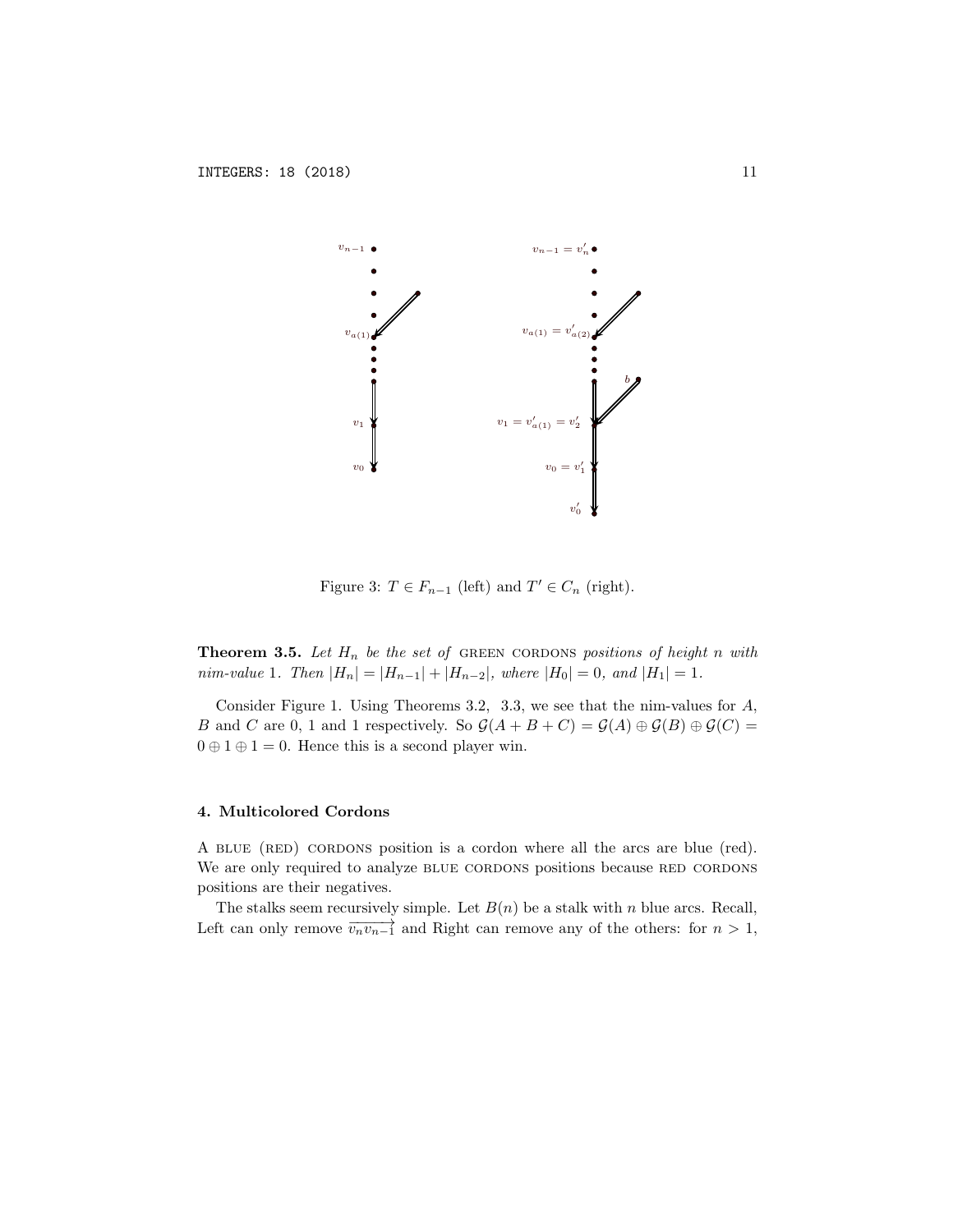*B*(*n*) = {*B*(*n* − 1) | *B*(0)*, B*(1)*,...,B*(*n* − 2)}. The canonical forms are  $B(0) = 0$  $B(1) = 1$  $B(2) = {B(1) | B(0)} = {1 | 0}$  $B(3) = \{B(2) | B(0), B(1)\} = \{\{1 | 0\} | 0, 1\} = \{\{1 | 0\} | 0\}$  $B(4) = {B(3) | B(0), B(1), B(2)} = {({1 | 0} | 0} | 0$ .

It is not too difficult to show that  $B(n) = {B(n-1) | 0}^4$ . The canonical forms will get longer as *n* increases. However, starting at  $n = 3$ , the games are infinitesimal since  $LS(B(n)) = RS(B(n)) = 0$ . The reduced canonical forms are much simpler:  $Rcf(B(n)) = B(n)$  for  $n = 0, 1, 2$  and  $Rcf(B(n)) = 0$  for  $n \ge 3$ .

The analysis of BLUE CORDONS, in general, is made simpler by using the reduced canonical forms since there are only a few cases to consider.

First, we mention our notation. A position is denoted by a tuple, each entry of which represents the presence (1), or absence (0), of a leaf arc on  $v_i$ ,  $i > 0$ , where left to right in the tuple is top to bottom on the cordon. A position will always start with a 0, since there is no leaf arc at the top vertex (it would be part of the stalk instead) but it is useful to indicate the moves. We do not include the ground vertex, so the empty game is  $G = []$  and the stalk with one arc is  $G = [0]$ .

Suppose there is a leaf arc at  $v_i$  for some  $i > 0$ . Our notation would have a 1 in the *i*th place, as in  $[0 \dots 1 \dots]$  or, better,  $[\alpha 1 \beta]$  for some arbitrary strings  $\alpha$  and  $\beta$ . Around this *i*th vertex, Left has several cases to consider. Left can move to  $\alpha\beta$ (note that  $\alpha$  starts with 0) by removing the leaf arc at  $v_i$ . If the position is [ $\alpha$ 11 $\beta$ ] Left can remove the stalk arc  $v_i v_{i-1}$  to leave [00β]. Otherwise the position is [ $\alpha$ 10β] and Left can remove the stalk arc  $v_i v_{i-1}$  to leave [0 $\beta$ ]. For  $n > i > 0$ , if there is no leaf arc at  $v_i$ , the position can be expressed as one of  $\alpha(00\beta)$ ,  $\alpha(01\beta)$  or  $\alpha(0)$ , where  $\alpha$  has a leading 0. Right has the move to delete the arc below  $v_i$  giving the positions, respectively,  $[0\beta]$ ,  $[00\beta]$  or  $[$ . For a simple example, in Figure 4, reading from left to right, we have  $[010] + [001] - [0101]$ .

To emphasize,  $\alpha$  indicates a section of the cordon which is arbitrary, and starts with 0 (i.e., non-empty).

Theorem 4.1. *The value of a* BLUE CORDONS *position is:* 

- *1.*  $[0] = 1$ ,  $[00] = \{1 | 0\}$ ,  $[\alpha 10] = I$   $\{1 | 0\}$ ,  $[\alpha 00] = I$
- *2.*  $[\alpha 01^{2k+1}] \equiv I/k + 1, k > 0$
- *3.* [α001<sup>2</sup>*<sup>k</sup>*] <sup>≡</sup>*<sup>I</sup> k, k* <sup>≥</sup> <sup>1</sup>
- *4.* [α101<sup>2</sup>*<sup>k</sup>*] <sup>≡</sup>*<sup>I</sup> {<sup>k</sup>* + 1 *<sup>|</sup> <sup>k</sup>} , k* <sup>≥</sup> <sup>1</sup>

<sup>&</sup>lt;sup>4</sup>For those conversant with CGSuite [15] notation,  $B(n) = \{-1 \mid 0^{n-2}\}.$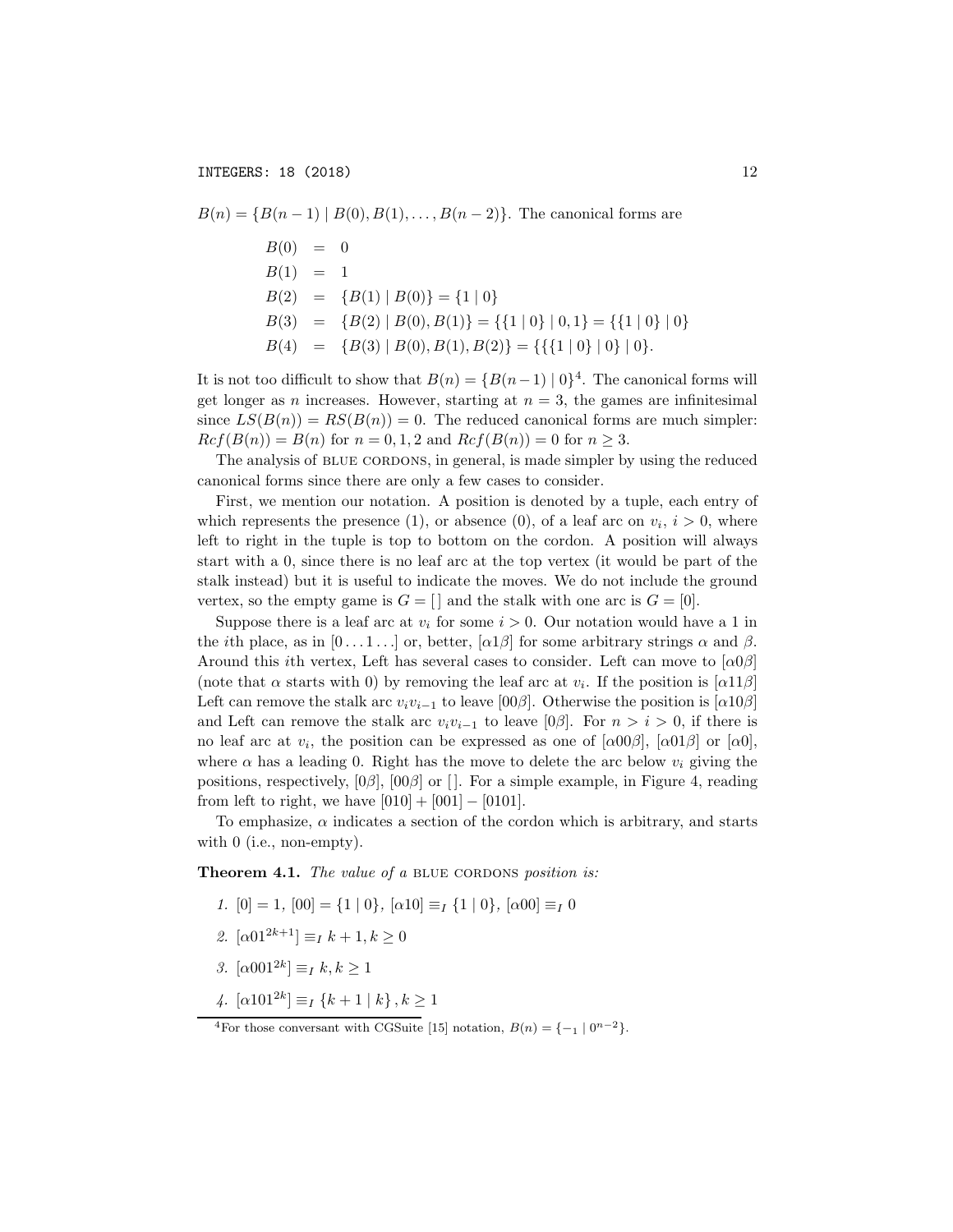

Figure 4: Sum of BLUE CORDONS and RED CORDONS positions, where  $\rightarrow$  is blue,  $\rightarrow$  is red.

- *5.*  $[001^{2k}]$  ≡*I*  $\{k+1 | k\}$ ,  $k>1$
- *6.*  $[01] = 1$ *, and in general we have*  $[01^{2k}] = [01^{2k+1}] = k + 1, k \ge 1$ *.*

*Proof.* From the position  $[\alpha \gamma]$ , a move to  $[\alpha' \gamma]$  is, in our notation, a move in  $\alpha$ that modifies, but does not completely eliminate, the string  $\alpha$ . For example, let  $\alpha = 0000$ . Then in [a0] Right has the options [000], [00] both of which would be combined into one symbol  $\alpha'$ <sub>0</sub>. The option to [0] (and to [1]) will be listed separately.  $\beta$  indicates a non-empty string after a move has occurred (could be different from  $\alpha'$ ). The  $\alpha'$  and  $\beta$  strings do not affect the values and so we use them as generic string representations.

If G is the empty cordon,  $G = 0$  since neither player has a move. If G is [0] there is only one move, for Left to move to  $\vert \cdot \vert$ . So  $G = \{0 \vert \cdot \vert\} = 1$ . If *G* is [00] then Left has a move to [0] and Right has a move to [1]. Hence  $G = \{1 \mid 0\}$ . Our template for the typical argument, where we have included the reasons for each step, is

$$
\begin{array}{rcl}\n[000] & = & \{[00] \mid [0], [\,]\} \longrightarrow \text{options} \\
& = & \{ \{1 \mid 0\} \mid 1, 0 \} \longrightarrow \text{values} \\
& \equiv_I \quad 0 \quad \longrightarrow \text{reduced canonical form.}\n\end{array}
$$

For the rest of the analysis we consider the moves in the order: 1) in  $\alpha$ ; 2) any moves on the stalk (not in  $\alpha$ ); then 3) any leaf arc moves. Moves in 1) where at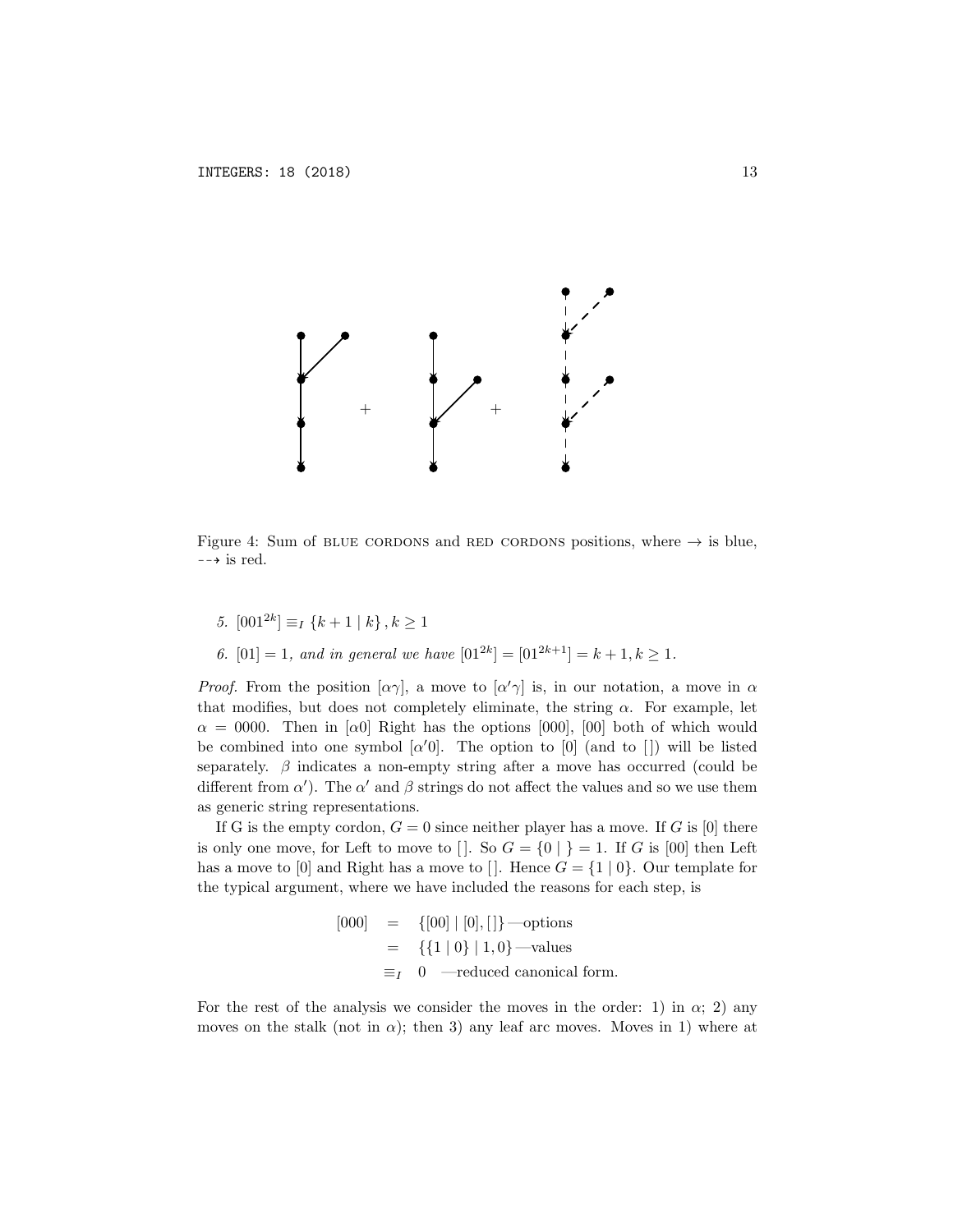least one such move exists are noted by *†*. A move which may or may not exist for a player is noted by ∗.

Case 1:

$$
\begin{array}{rcl}\n[\alpha 10] & = & \{[\alpha' 10]^{\dagger}, [000]^{\dagger}, [0], [\alpha 00] \mid [\alpha' 10]^*, [000]^*, [\,]\}\n\\
& \equiv_I & \{ \{1 \mid 0\}^{\dagger}, 0^{\dagger}, 1, 0 \mid \{1 \mid 0\}^*, 0^*, 0 \}\n\\
& \equiv_I & \{1 \mid 0\}, \quad \text{by Corollary 2.9.}\n\end{array}
$$

Similarly,

$$
[\alpha 00] = \{ [\alpha' 00]^{\dagger}, [00]^{\dagger} | [\alpha' 00]^*, [00]^*, [0], [\,]\}
$$
  

$$
\equiv_I \{0^{\dagger}, \{1 \mid 0\}^{\dagger} | 0^*, \{1 \mid 0\}^*, 1, 0\}
$$
  

$$
\equiv_I \{0, \text{ by Lemma 2.7.}
$$

Case 2:

$$
[\alpha 01^{2k+1}] = \{ [\alpha' 01^{2k+1}]^{\dagger}, [01^{2k+1}]^{\dagger}, [001^{2j+1}]_{j=0}^{k-1}, [001^{2j}]_{j=1}^{k-1}, [00], [], [\alpha 001^{2k}],
$$
  
\n
$$
[\beta 01^{2j+1}]_{j=0}^{k-1}, [\beta 101^{2j}]_{j=1}^{k-1}, [\beta 10]
$$
  
\n
$$
[\alpha' 01^{2k+1}]^*, [01^{2k+1}]^*, [001^{2k}] \}
$$
  
\n
$$
\equiv_I \{k+1^{\dagger}, k+1^{\dagger}, \{j+1\}_{j=0}^{k-1}, \{j+1 \mid j\}_{j=1}^{k-1}, \{1 \mid 0\}, 0, k,
$$
  
\n
$$
\{j+1\}_{j=0}^{k-1}, \{j+1 \mid j\}_{j=1}^{k-1}, \{1 \mid 0\}
$$
  
\n
$$
k+1^*, k+1^*, \{k+1 \mid k\} \}
$$
  
\n
$$
\equiv_I \{k+1, \text{ by Lemma 2.7.}
$$

Case 3:

$$
[\alpha 001^{2k}] = \{ [\alpha' 001^{2k}]^{\dagger}, [001^{2k}]^{\dagger}, [001^{2j}]_{j=1}^{k-1}, [001^{2j+1}]_{j=0}^{k-2}, [00], [],
$$
  
\n
$$
[\alpha 0001^{2k-1}], [\beta 101^{2j}]_{j=1}^{k-1}, [\beta 01^{2j+1}]_{j=0}^{k-1}, [\alpha 001^{2k-1}0]
$$
  
\n
$$
[\alpha' 001^{2k}]^*, [001^{2k}]^*, [01^{2k}], [001^{2k-1}] \}
$$
  
\n
$$
\equiv_I \{ k^{\dagger}, \{ k+1 | k \}^{\dagger}, \{ j+1 | j \}_{j=1}^{k-1}, \{ j+1 \}_{j=0}^{k-2}, \{ 1 | 0 \}, 0,
$$
  
\n
$$
k-1, \{ j+1 | j \}_{j=1}^{k-1}, \{ j+1 \}_{j=0}^{k-1}, \{ 1 | 0 \}
$$
  
\n
$$
k^*, \{ k+1 | k \}^*, k+1, k \}
$$
  
\n
$$
\equiv_I k, \text{ by Lemma 2.7.}
$$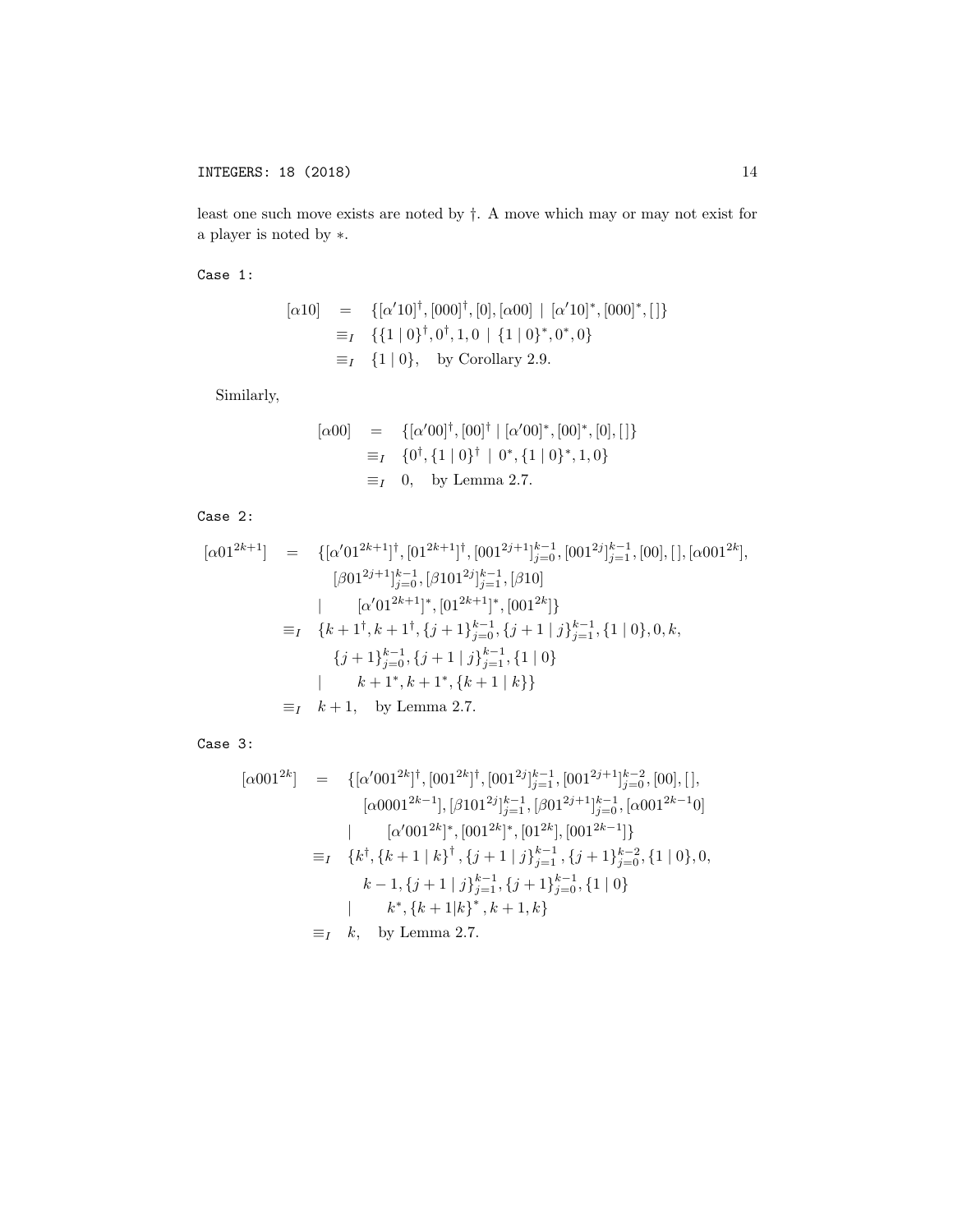Case 4:

$$
[\alpha 101^{2k}] = \{ [\alpha' 101^{2k}]^{\dagger}, [0001^{2k}]^{\dagger}, [011^{2k}], [001^{2j+1}]_{j=0}^{k-2}, [001^{2j}]_{j=1}^{k-1}, [00], [],
$$
  
\n
$$
[\alpha 001^{2k}], [\alpha 1001^{2k-1}], [\beta 101^{2j}]_{j=1}^{k-1}, [\beta 01^{2j+1}]_{j=0}^{k-2}, [\beta 10]
$$
  
\n
$$
[\alpha' 101^{2k}]^{\dagger}, [0001^{2k}]^{\dagger}, [001^{2k-1}] \}
$$
  
\n
$$
\equiv_I \{ \{ k+1 | k \}^{\dagger}, k^{\dagger}, k+1, \{ j+1 \}^{k-2}_{j=0}, \{ j+1 | j \}^{k-1}_{j=1}, \{ 1 | 0 \}, 0,
$$
  
\n
$$
k, k-1, \{ j+1 | j \}^{k-1}_{j=1}, \{ j+1 \}^{k-2}_{j=0}, \{ 1 | 0 \}
$$
  
\n
$$
[\{ k+1 | k \}^{\dagger}, k^{\dagger}, k \}
$$
  
\n
$$
\equiv_I \{ k+1 | k \}, \text{ by Corollary 2.9.}
$$

Case 5:

$$
[001^{2k}] = \{ [01^{2k}], [001^{2j}]_{j=1}^{k-1}, [001^{2j+1}]_{j=0}^{k-2}, [00], [],
$$
  
\n
$$
[0001^{2k-1}], [\beta 101^{2j}]_{j=1}^{k-1}, [\beta 01^{2j+1}]_{j=0}^{k-2}, [\beta 10]
$$
  
\n
$$
= I \{k+1, \{j+1 \mid j\}_{j=1}^{k-1}, \{j+1\}_{j=0}^{k-2}, \{1 \mid 0\}, 0,
$$
  
\n
$$
k, \{j+1 \mid j\}_{j=1}^{k-1}, \{j+1\}_{j=0}^{k-2}, \{1 \mid 0\}
$$
  
\n
$$
= I \{k+1 \mid k\}, \text{ by Corollary 2.9.}
$$

In the next case, we claim that the canonical form is simple.

**Case 6:** We claim that  $[01^{2k}] = k + 1$ . Consider first the base case:  $k = 1$ ,

$$
[011] = \{ [001], [00], [|, [010]| \cdot \}
$$
  
= \{ \{1 | \{1 | 0\}, \{1 | 0\}, 0, \{1 | 0\} | \cdot \}   
= 2

We need to show that  $[01^{2k}] - k - 1 = 0$ . If Right moves first, he only has one move which is to  $[01^{2k}] - k$ . Left's best move is to  $[001^{2k-1}] - k$  (removing the top leaf arc). From here, Right has two possibilities. He could move to  $[001^{2k-1}] - k + 1$  and Left moves to  $[01^{2k-1}] - k + 1$  but  $[01^{2k-1}] = k$  (by induction) and so  $[01^{2k-1}] - k + 1 =$  $k - k + 1 = 1 > 0$ . Otherwise, Right moves to  $[001^{2k-2}] - k$  and Left moves to  $[01^{2k-2}] - k = 0$  (by induction). So Right loses going first.

Next we check Left moving first in  $[01^{2k}] - k - 1$ . Left can move to  $| -k - 1| < 0$ by taking  $\overrightarrow{v_1v_0}$ , and loses. Left could move to  $[00] - k - 1$  and Right wins by moving to  $-k-1$  (deleting  $\overrightarrow{v_1v_0}$ ). She could remove a stalk arc which results in a cordon with an even number of leaves:  $[001^{2j}] - k - 1 \leq I \{k | k - 1\} - k - 1 \leq I \{-1 | - 2\} < 0$  $(j \leq k-1)$  and loses (by case 3). Or she could remove a stalk arc which results in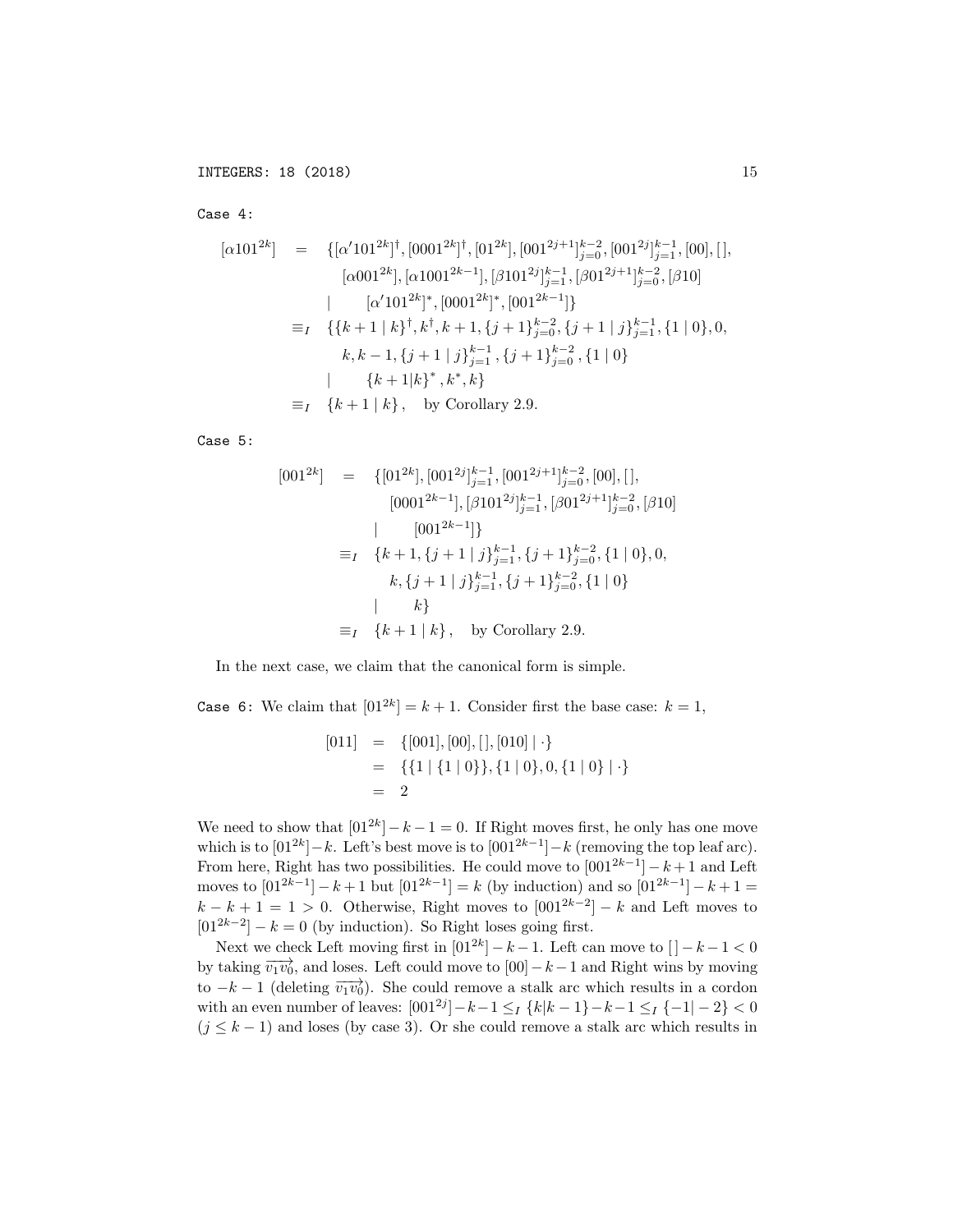a cordon with an odd number of leaves,  $[001^{2j-1}] - k - 1 \leq_I k - k - 1 \leq_I -1 < 0$ (case 2), and Left loses. What remains to check are the options where Left removes a leaf arc:

1)  $\left[\beta 01^{2j-1}\right] - k - 1 \leq I \leq k - 1 \leq I - 1 < 0 \ (j \leq k - 2);$  (case 2)

2)  $[\beta 101^{2j}] - k - 1 \leq I \{k | k - 1\} - k - 1 < 0$ ; (case 4)

3)  $[\beta 10] - k - 1 \equiv_I {\{1|0\} - k - 1 \le \{-k| - k - 1\} < 0, k \ge 2.}$  (case 1)

As all three options result in a negative value, Left loses moving first when removing a leaf arc. Hence  $G = [01^{2k}] = k + 1$ .

Let  $k \geq 1$ . We claim  $[01^{2k+1}] = k+1$ . Consider first the base case:  $k = 1$ ,

$$
[0111] = \{ [0011], [001], [00], [|, [0101], [0110] | \cdot \}
$$
  
= \{ \{2 | \{1 | \{1|0\} \}, \{1 | \{1|0\} \}, \{1|0\}, 0, \{1 | \{1|0\} \}, \{1, \{1|0\} | 0 \} | \cdot \}  
= 2

We need to show that  $[01^{2k+1}]-k-1=0$ . If Right moves first in  $[01^{2k+1}]-k-1$ , he only has one move which is to  $[01^{2k+1}] - k$  and Left responds to  $[001^{2k}] - k$ . Right moves to one of the following positions: 1)  $[001^{2k-1}] - k$  and Left responds to  $[01^{2k-1}] - k = 0$  by induction; 2)  $[001^{2k-1}] - k + 1 \equiv_{I} k - k + 1 > 0$  (case 2). Hence, in both cases Right loses moving first.

Now we consider Left moving first in  $[01^{2k+1}] - k - 1$ . All moves except  $\overrightarrow{v_n v_{n-1}}$ and  $\overrightarrow{v_{n-1}v_{n-2}}$  are considered in the previous paragraph. The two extra cases are:

1)  $[001^{2k}] - k - 1$  and Right responds to  $[001^{2k-1}] - k - 1 \equiv_I k - k - 1 < 0;$ 

2)  $[001^{2k-1}] - k - 1 \equiv_{I} k - k - 1 < 0,$ 

both of which follow from case 2.

In all situations, Left loses moving first, so  $[01^{2k+1}] = k + 1$ .

 $\Box$ 

In a RED-BLUE STALKS position, the top arc trivially has even in-degree  $(0)$ and all other (interior) arcs have odd in-degree. Therefore, in a RED-BLUE STALKS position Left can remove a blue top arc or any red interior arc and Right can remove a red top arc or any blue interior arc.

The notation we use for RED-BLUE STALKS places emphasis on who can move (Left  $(L)$  or Right  $(R)$ ) rather than the color of the arc. For example, in Figure 5, the positions listed from top to bottom, in order from left to right, are RLLR + RRLR + LRLL. Note that removing an arc changes the symbol immediately below (to the right).

Theorem 4.2. RED-BLUE STALKS has the following classification:

*1. If*  $G \in \{LR^k, \alpha LLR^k, RL^k, \alpha RRL^k, k \geq 2\}$ , then  $G \equiv_I 0$ . 2. (a) If  $G \in \{LR, \alpha LLR, \alpha LRL^k, k \geq 3\}$ , then  $G \equiv_I \{1|0\}$ .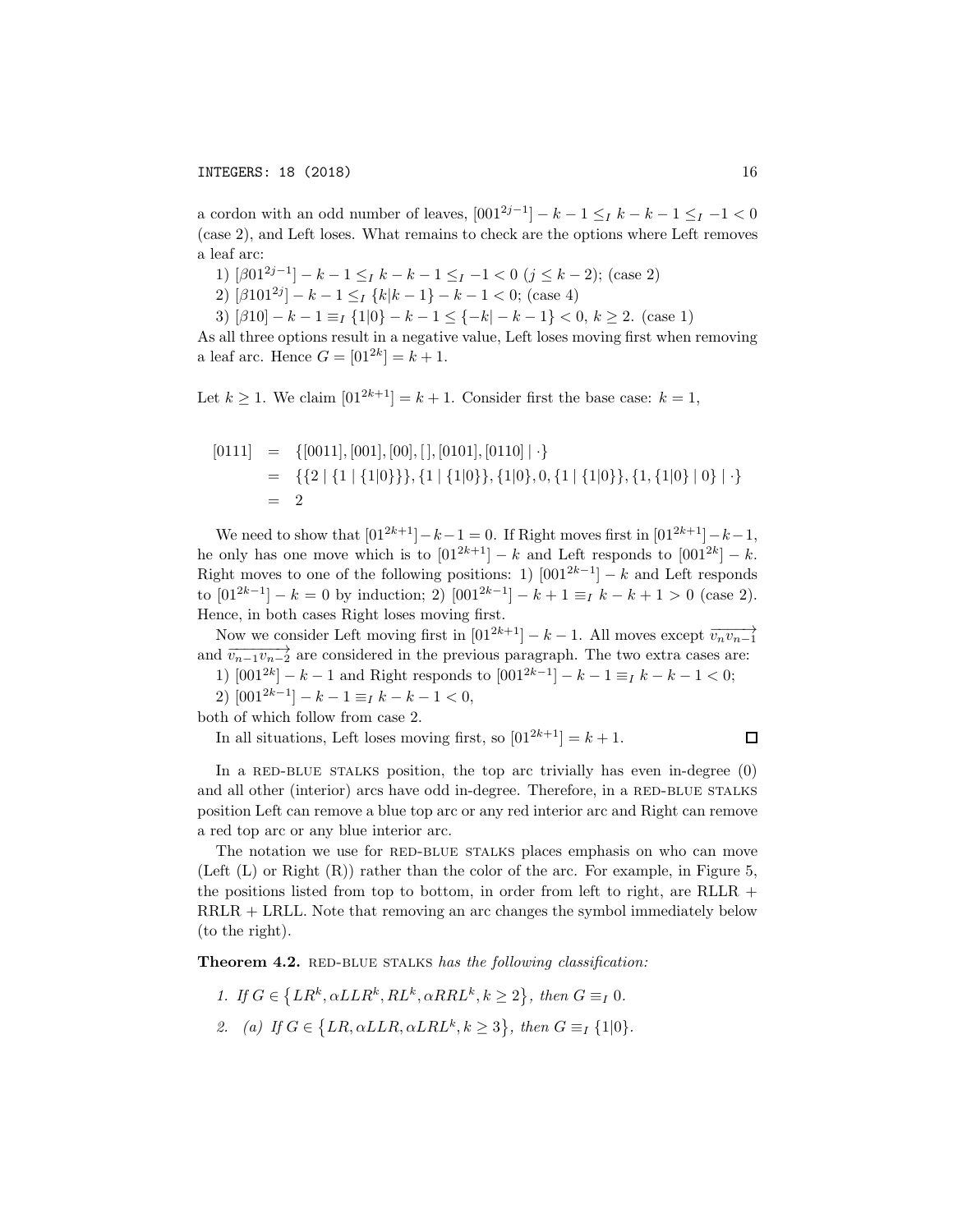

Figure 5: RED-BLUE STALKS, where  $\rightarrow$  is blue,  $\rightarrow$  is red.

- *(b) If*  $G \in \{RL, \alpha RRL, \alpha RLR^k, k \geq 3\}$ , then  $G \equiv_I \{0| 1\}$ .
- *3. (a) If*  $G = L^k$ *,*  $k \ge 1$ *, then*  $G = 1$ *. (b) If*  $G = R^k$ *,*  $k \geq 1$ *, then*  $G = -1$ *.*
- *4. If*  $G \in \{ \alpha LRL, \alpha RLR \}$ , then  $G \equiv_I \{1 | -1 \}$ .
- *5. (a) If*  $G = \alpha R L R R$ *, then*  $G \equiv I \{1|0\} 1$ *, (b) If*  $G = \alpha L R L L$ *, then*  $G \equiv I \{1 | \{0 | -1 \} \}$ *.*

*There are no restrictions on* α*.*

*Proof.* For cases 1 and 4 (cases which encompass a position and its negative), we only show the proof for some of the positions and leave the proof of negatives to the reader. We also show cases 2a, 3a, and 5a. Cases which are not directly shown, namely 2b, 3b, 5b, are negatives of cases 2a, 3a, and 5a, respectively. For the rest of the analysis we consider the moves in the order: 1) in  $\alpha$ ; and 2) any moves on the stalk (not in  $\alpha$ ). Options are marked by  $\dagger$  if, among all such marked options for a player, at least one such option exists for that player. A move which may or may not exist for a player is marked by ∗.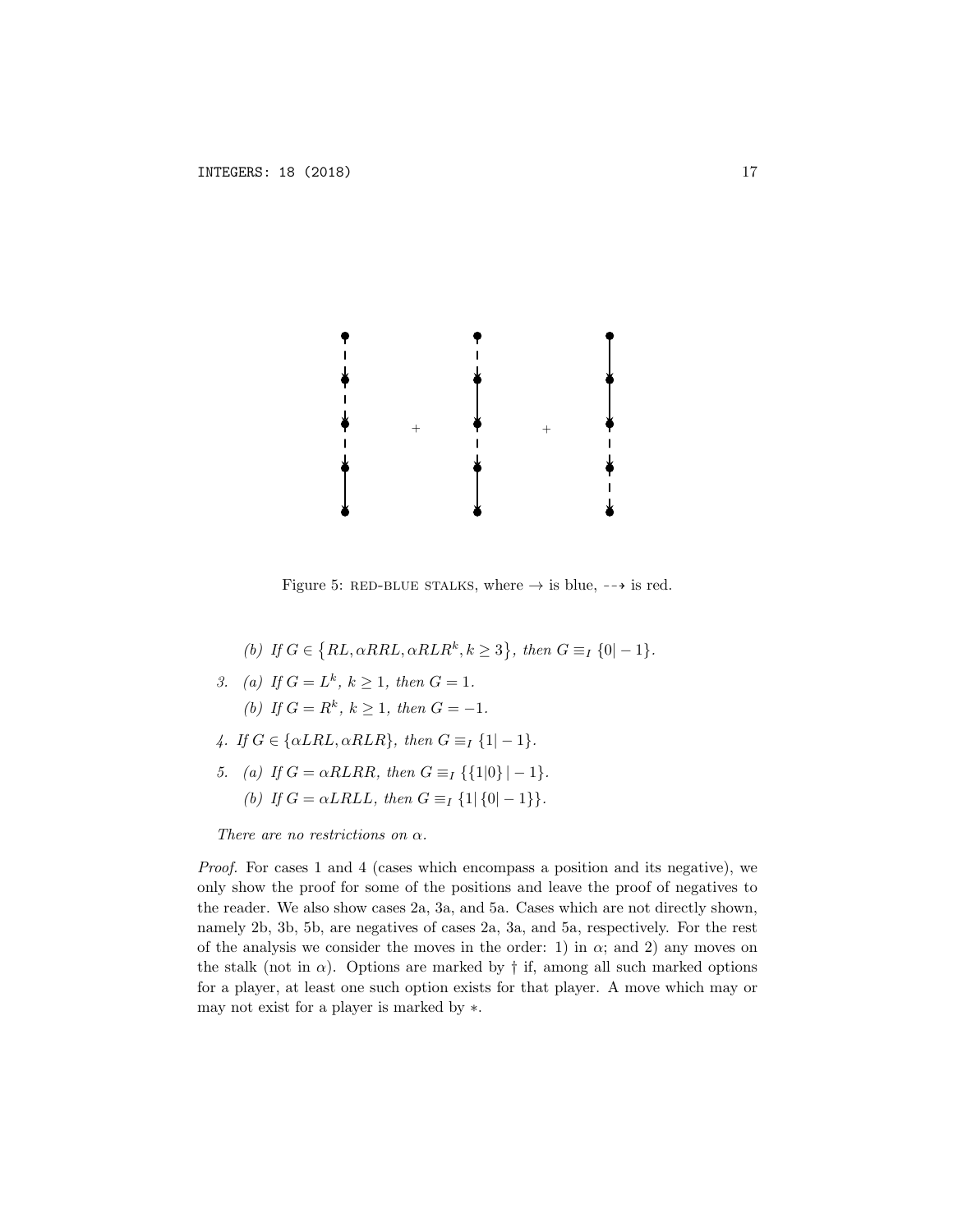Case 1:

$$
LR^{k}, k \ge 2 = \{LR^{k-1\dagger}, LR^{\dagger} \mid \{LR^{j}\}_{j=2}^{k-2*}, LR^{*}, L, \emptyset\}
$$
  
\n
$$
\equiv_I \{0^{\dagger}, \{1 \mid 0\}^{\dagger} \mid 0^{*}, \{1 \mid 0\}^{*}, 1, 0\}
$$
  
\n
$$
\equiv_I 0, \text{ by Lemma 2.7.}
$$

$$
\alpha LLR^{k}, k \ge 3 = \{ \alpha' LLR^{k*}, RLR^{k*}, R^{k+1}, LR^{k-1} | \alpha' LLR^{k*}, RLR^{k*}, \{LR^{j}\}_{j=2}^{k-2*}, LR, L, \emptyset \}
$$
  

$$
\equiv_I \{ 0^{*}, \{0 \mid -1\}^{*}, -1, 0 | \quad 0^{*}, \{0 \mid -1\}^{*}, 0^{*}, \{1 \mid 0\}, 1, 0 \}
$$
  

$$
\equiv_I \quad 0, \quad \text{by Lemma 2.7.}
$$

$$
\alpha LLRR = \{ \alpha' LLRR^*, RLRR^*, RRR, LR \mid \alpha' LLRR^*, RLRR^*, L, \emptyset \}
$$
  
\n
$$
\equiv_I \{ 0^*, \{ \{1 \mid 0 \} \mid -1 \}^*, -1, \{ 1 \mid 0 \} \mid 0^*, \{ \{ 1 \mid 0 \} \mid -1 \}^*, 1, 0 \}
$$
  
\n
$$
\equiv_I 0, \text{ by Lemma 2.7.}
$$

Case 2a: Note that when  $\alpha = \emptyset$  we have equality:

$$
LR = \{L \mid \emptyset\} = \{1 \mid 0\} \text{ and } LLR = \{RR, L \mid \emptyset\} = \{-1, 1 \mid 0\} = \{1 \mid 0\}
$$

When  $\alpha\neq\emptyset$  we do not have equality:

$$
\alpha LLR = \{ \alpha' LLR^*, RLR^*, RR, L \mid \alpha' LLR^*, RLR^*, \emptyset \}
$$
  
\n
$$
\equiv_I \{ \{1 \mid 0 \}^*, \{1 \mid -1 \}^*, -1, 1 \mid \{1 \mid 0 \}^*, \{1 \mid -1 \}^*, 0 \}
$$
  
\n
$$
\equiv_I \{1 \mid 0 \}, \text{ by Corollary 2.9.}
$$

$$
\alpha LRL^{k}, k \ge 3 = \{ \alpha' LRL^{k*}, RRL^{k*}, L^{k+1}, \{ RL^{j} \}_{j=2}^{k-2}, RL, R, \emptyset
$$

$$
| \alpha' LRL^{k*}, RRL^{k*}, RL^{k-1} \}
$$

$$
\equiv_I \{ \{1 \mid 0\}^{*}, 0^{*}, 1, 0, \{0 \mid -1\}, -1, 0
$$

$$
| \{1 \mid 0\}^{*}, 0^{*}, 0 \}
$$

$$
\equiv_I \{1 \mid 0\}, \text{ by Corollary 2.9.}
$$

Case 3a: Claim:  $L^k - 1$  is a second player win, for  $k \ge 1$ .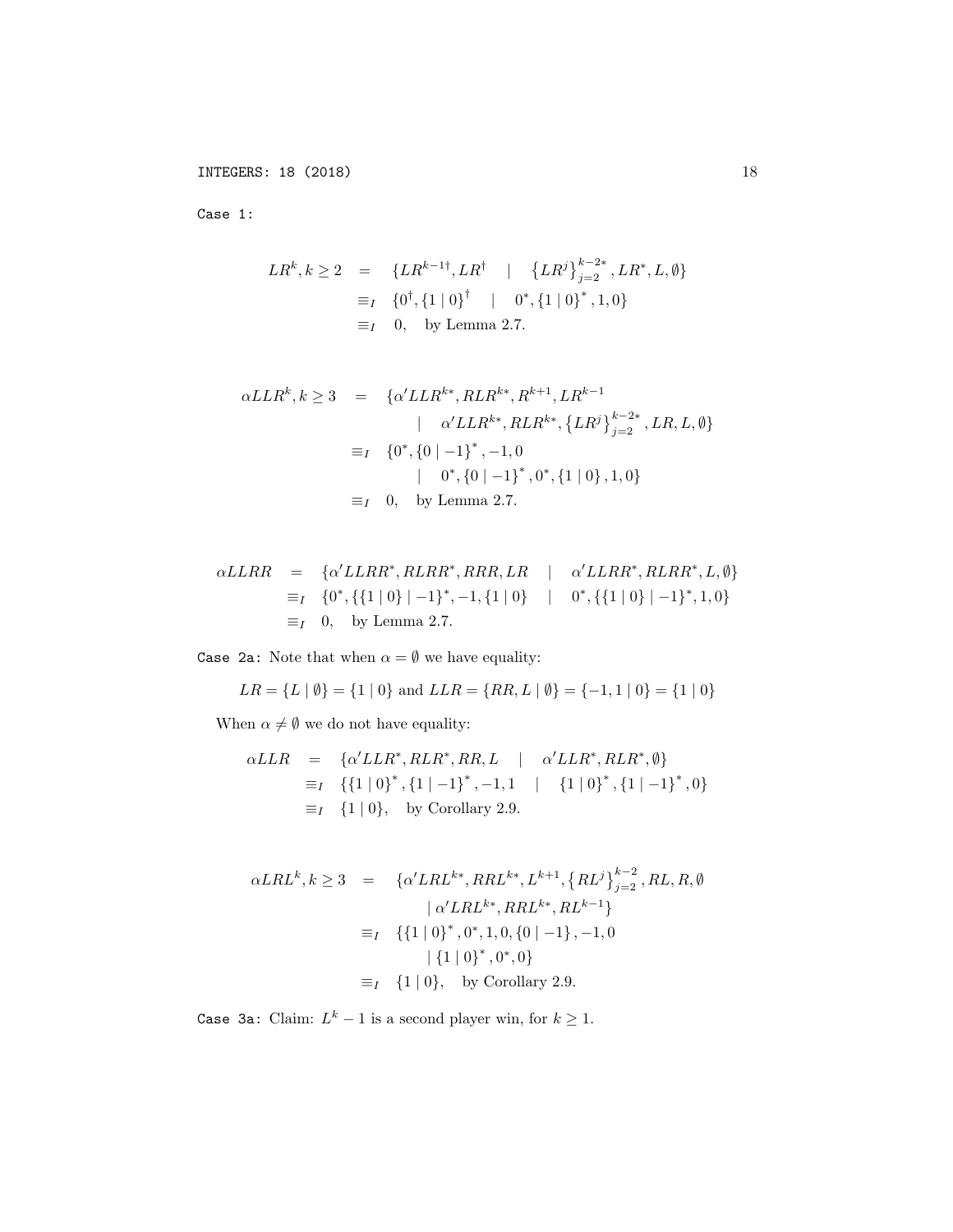*Proof.* Left moving first takes the top arc from  $L^k$  leaving  $RL^{k-2} - 1$  (if she takes anything lower, she is only eliminating moves for herself). Right responds by playing in  $RL^{k-2}$  to  $RL^{k-3} - 1$ . As long as Left doesn't play  $\overrightarrow{v_1v_0}$ , Right will always have a move in  $RL<sup>j</sup>$ , for  $j < k - 2$  and hence can run Left out of moves and saving  $-1$ for his last move, and wins. If Left plays  $\overrightarrow{v_1v_0}$  (the bottom arc), Right responds in −1, and wins the game.

Right moving first, he only has one option which is to move in −1 to 0. Then ft takes the bottom arc on  $L^k$  leaving 0, and hence Left wins. Left takes the bottom arc on  $L^k$  leaving 0, and hence Left wins.

Case 4:

$$
\alpha LRL = \{ \alpha' LRL^*, RRL^*, LL, \emptyset \mid \alpha' LRL^*, RRL^*, R \}
$$
  
\n
$$
\equiv_I \{ \{1 \mid -1 \}^*, \{0 \mid -1 \}^*, 1, 0 \mid \{1 \mid -1 \}^*, \{0 \mid -1 \}^*, -1 \}
$$
  
\n
$$
\equiv_I \{1 \mid -1 \}, \text{ by Corollary 2.9.}
$$

Case 5a:

$$
\alpha R L R R = \{ \alpha' R L R R^*, L L R R^*, L R R \mid \alpha' R L R R^*, L L R R^*, R R R, L, \emptyset \}
$$
  
\n
$$
\equiv_I \{ \{ \{1 \mid 0\} \mid -1 \}^*, 0^*, \{1 \mid 0\} \mid \{ \{1 \mid 0\} \mid -1 \}^*, 0^*, -1, 1, 0 \}
$$
  
\n
$$
\equiv_I \{ \{1 \mid 0\} \mid -1 \}, \text{ by Corollary 2.9.}
$$

#### 4.1. Temperature

Let  $T(n)$  be the THINNING THICKETS cordon of height  $n + 1$  where all internal vertices have leaves, and every arc is blue, except for  $\overrightarrow{v_1v_0}$  which is red. Right has only one move, he can only delete  $\overrightarrow{v_1v_0}$  which deletes the whole cordon. Left has many moves but we only need to consider one.

Let  $S(n)$  be the THINNING THICKETS cordon  $T(n)$  without a leaf arc on  $v_1$ . Let *U*(*n*) be defined as *S*(*n*) without a leaf arc on *v<sub>n</sub>*. It follows that  $S(n) \geq \{U(n) | \cdot\}$ since Right has no move and Left can move to  $U(n)$ . In  $U(n)$ , Right's only move is to remove the arc  $\overrightarrow{v_n v_{n-1}}$  and Left can move to  $S(n-1)$  by removing  $\overrightarrow{v_{n+1} v_n}$ . Therefore,  $U(n) \geq \{S(n-1) | U(n-1)\}$ . THINNING THICKETS positions  $T(n)$ ,  $S(n)$ , and  $U(n)$  are pictured in Figure 6.

**Lemma 4.3.** For  $n \geq 1$ , both  $S(2n)$  and  $S(2n + 1)$  are greater than or equal to *n*.

*Proof.* Our proof is by induction on the height of the cordon. First, both  $S(1)$ ,  $S(2)$ 1 since Right has no move and Left can move to 0.

Consider  $S(2n+1) - n$ ,  $n > 0$ . Right only has one move; that is to  $S(2n+1) (n-1)$ . From here, Left responds to  $U(2n) - (n-1)$ . Right has two options: (i) *U*(2*n*)−(*n*−2) or (ii) *U*(2*n*−1)−(*n*−1). From (i), Left moves to  $S(2n-1)-(n-2)$  ≥

$$
\sqcup
$$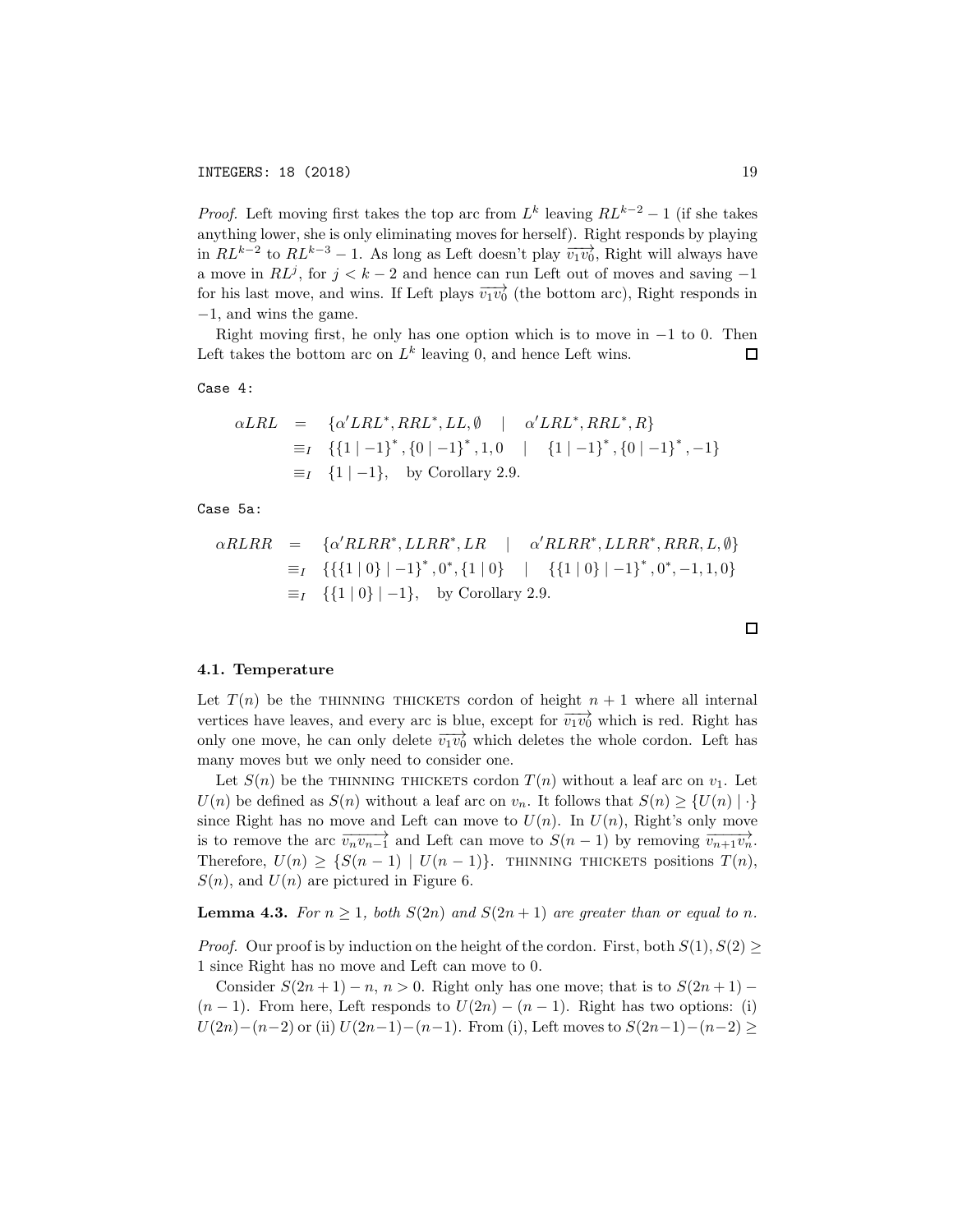

Figure 6: Cordons  $T(n)$ ,  $S(n)$  and  $U(n)$ , where  $\rightarrow$  is blue,  $\rightarrow$  is red.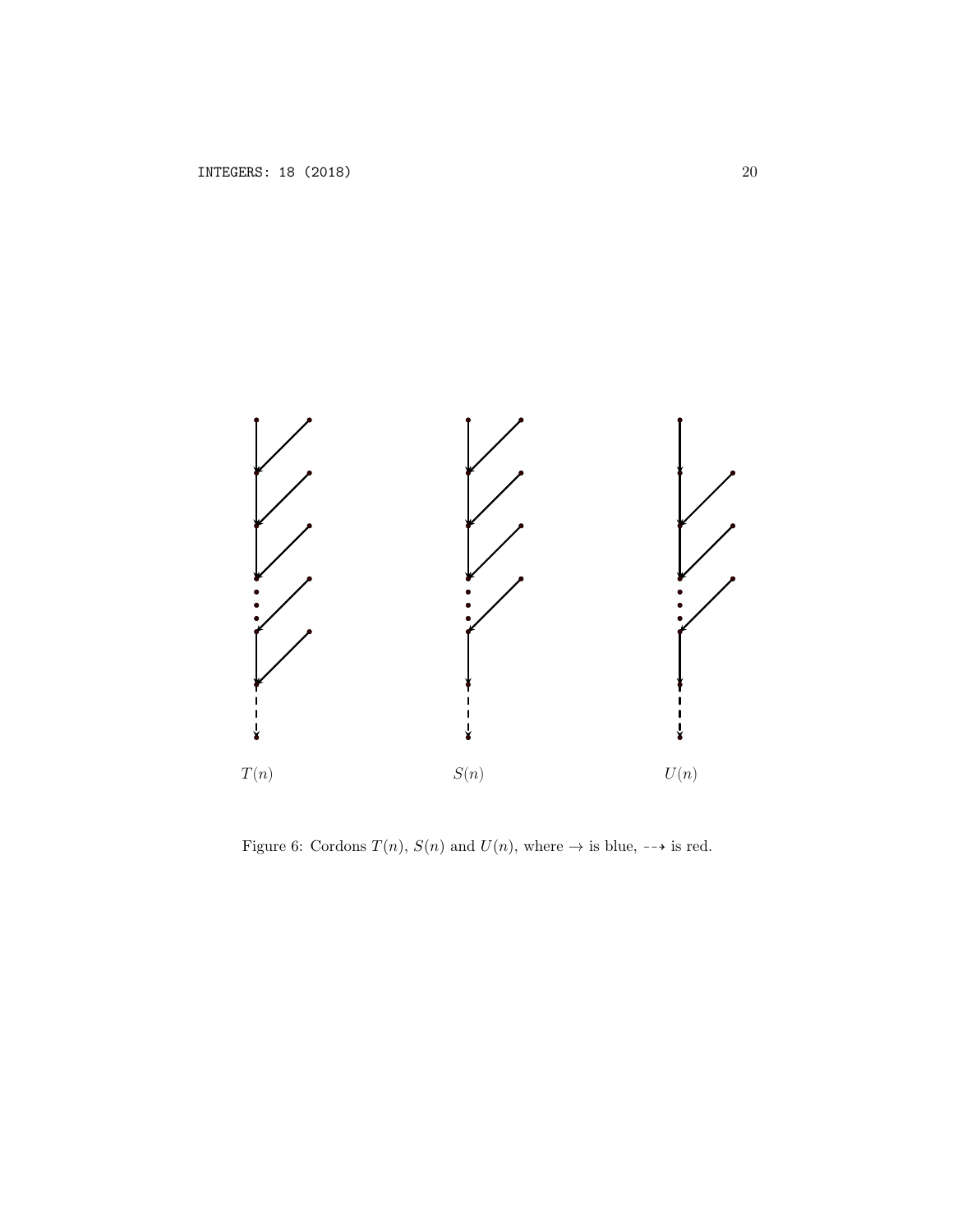0, by induction. From (ii), Left responds to  $S(2n-2) - (n-1) \geq 0$ , by induction. Hence *S*(2*n* + 1) − *n* ≥ 0.

In *S*(2*n*)−*n*, Right moves to *S*(2*n*)−(*n*−1) and Left responds to *U*(2*n*)−(*n*−1). From here, either (i) Right moves to  $U(2n-1) - (n-1)$  and Left responds to  $S(2n-2) - (n-1) \ge 0$ , by induction, or (ii) Right moves to  $U(2n) - (n-2)$  and Left moves to  $S(2n-1) - (n-2) \ge 0$ , by induction. Left moves to  $S(2n-1) - (n-2) \geq 0$ , by induction.

The next theorem follows from Lemma 4.3. For more information on Left and Right scaffolds see [2].

**Theorem 4.4.** *The temperature of*  $T(2n)$  *is at least n.* 

*Proof.* The Left options of  $T(2n)$  include  $S(2n)$  and the only Right option is 0. Since  $S(2n) \geq n$  then the Right stop of  $S(2n) \geq n$ . It now follows that the Left scaffold of  $T(2n)$  is at least  $S(2n)_t - t \geq 2n - t$ . The Right scaffold is  $0 + t$ . The temperature of  $T(2n)$  is at least the value of t when these two lines intersect, namely П *n*.

Corollary 4.5. *For any positive integer n there is a* thinning thickets *position with temperature greater than n.*

### 5. Open Problems

Since the nim-dimension is infinite, we know there are positions with value ∗*n* for all *n*.

Using CGSuite [15], we were able to find all the positions up to height 10 but no clear patterns emerged. Using similar techniques, to those in Section 3.2, we can show:

- A GREEN CORDONS position with one leaf arc has nim-value 2 if and only if  $n - a(1)$  is even.
- A GREEN CORDONS position with two leaves has nim-value 2 if and only if  $n - a(2)$  is odd and  $a(2) - a(1)$  is even.
- A GREEN CORDONS position with two leaves has nim-value 3 if and only if  $n - a(2)$  is even.

Problem 5.1. Is there a characterization, similar to that for nim-values 0 and 1, for GREEN CORDONS with nim-value *n* for  $n \geq 2$ ?

**Problem 5.2.** Are there THINNING THICKETS positions with values  $\{0|\{0| - n\}\}\$ for all *n*?